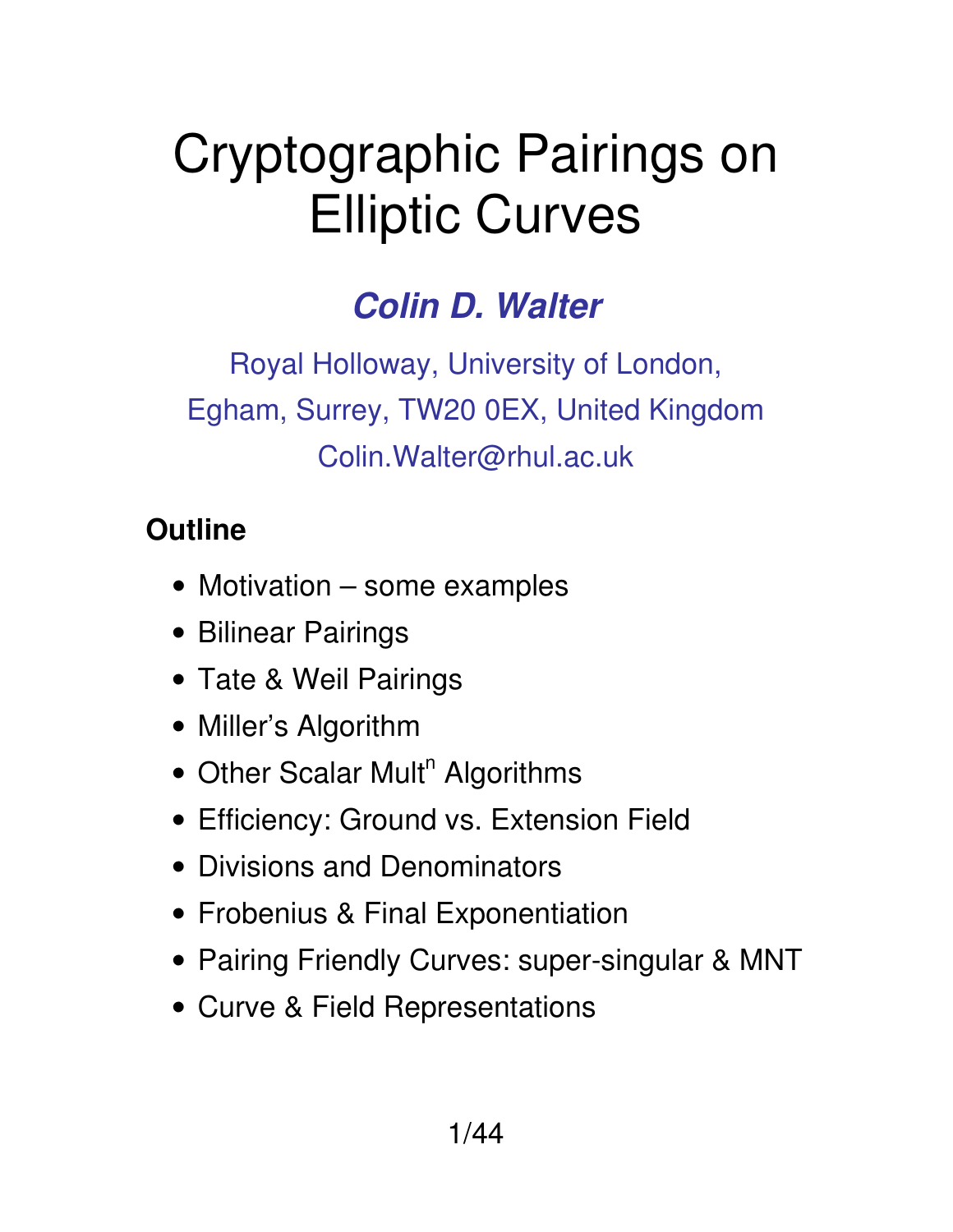# *Preliminary Remarks*

- Only about half these slides will be covered. The remainder are for future study.
- The first half of the slides are introductory to give you a feel for the topic.
- The second half sketches some of the main implementation issues.
- There are additional notes which give much more detail. These are primarily for when you really have to learn the subject in order to implement pairings.
- There is a lot of deep mathematics behind pairings, but it can all (or mostly) be avoided.
- For those who have not seen pairings before, the key things to master are:
	- 1. The notation
	- 2. Miller's Algorithm
	- 3. The Final Exponentiation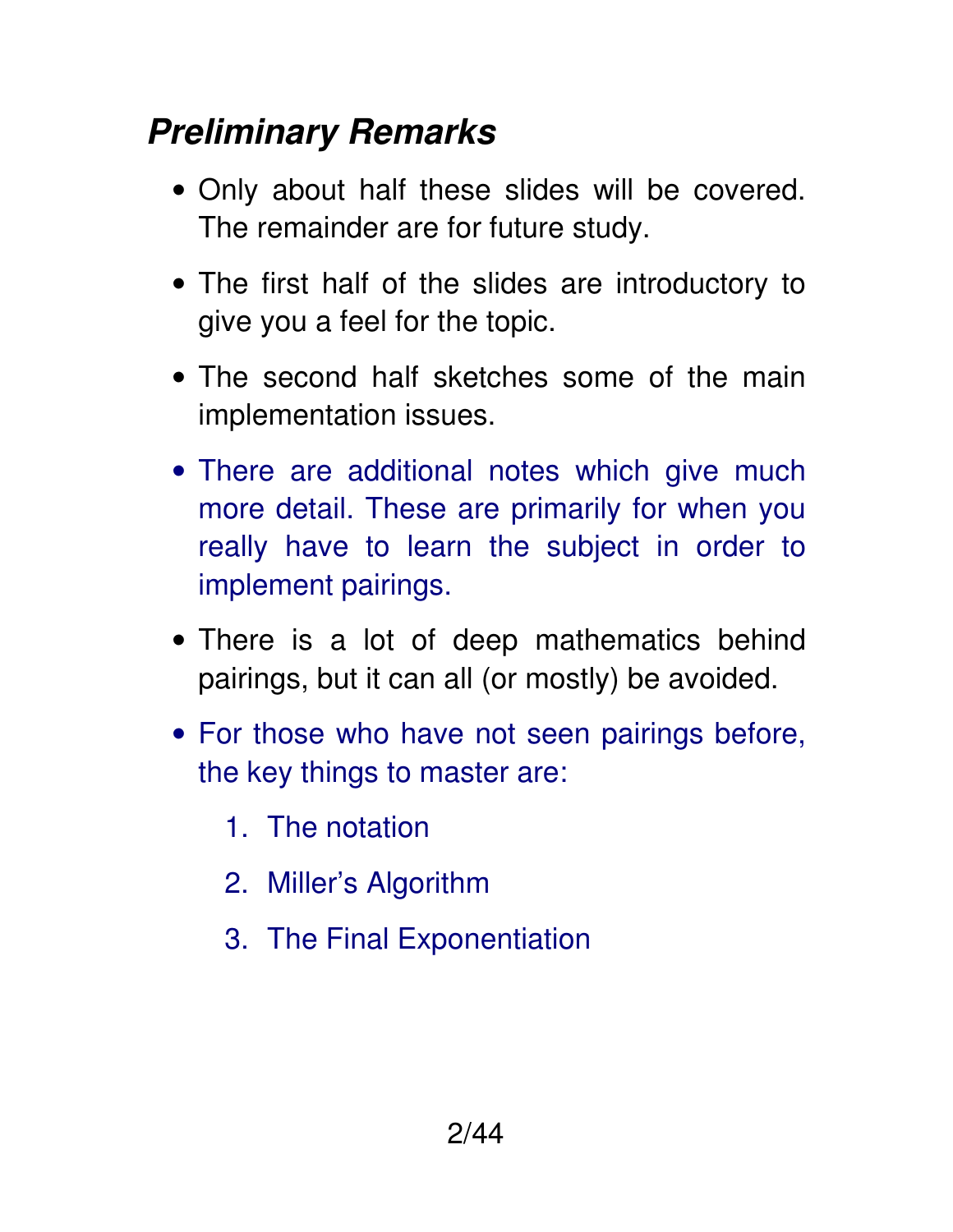# *Motivation – Some Applications*

• Pairings provide new protocols and services not available in classical cryptography.

We would like identity-based encryption where all users share common public parameters – this would reduce key distribution problems.

Classical RSA doesn't work. The keys  $d_i$ ,  $e_i$  satisfy

 $d_i e_i = 1 \mod N$ .

Then *j* can deduce *i*'s private key from  $e_i$  since he knows N and inversion mod N is "easy".

• Are there systems where  *cannot deduce*  $*i*$ *s* private key from his own keys?

Ohgishi, Sakai & Kasahara (1999) and Boneh & Franklin (2001) solved this with *pairings* on elliptic curves.

The public identity-based encryption key of an identity (person) may contain, for example:

- the identity's email address
- the current date
- a subject or security level
- a department/group name.

An example would be a national health service.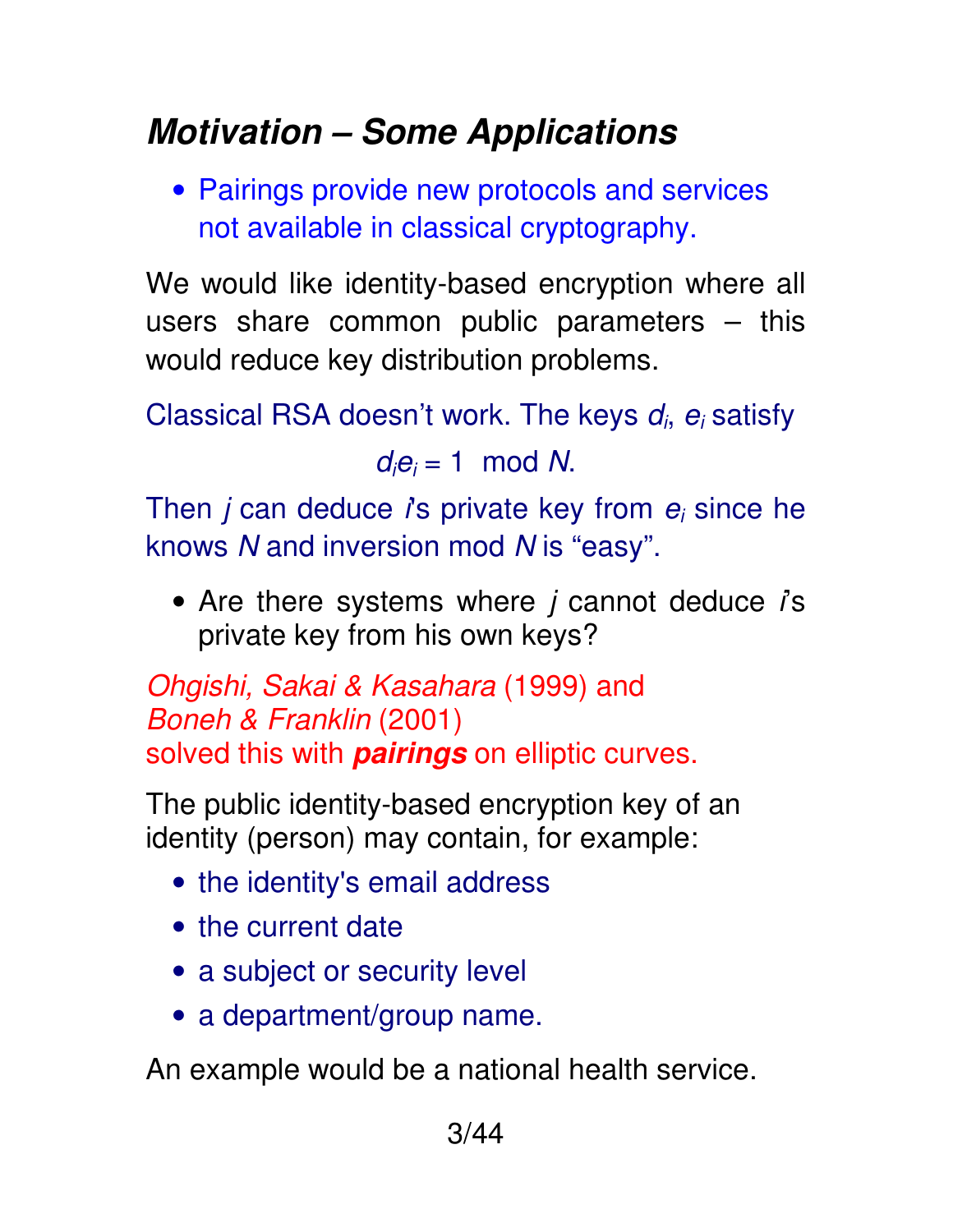#### *Definition of Bilinear Pairing*

A *bilinear pairing* ("pairing" for short) is a map

e:  $G_1 \times G_2 \rightarrow G'$ 

for abelian groups  $G_1$ ,  $G_2$ ,  $G'$  such that

i)  $e(A+B,C) = e(A,C) e(B,C)$ , and

ii) 
$$
e(A, C+D) = e(A, C) e(A, D)
$$

for all  $A, B \in G_1$ ,  $C, D \in G_2$ .

- $G_1$  and  $G_2$  will be subgroups or quotient groups of an elliptic curve (written additively),
- G' is a group of roots of unity in a field (the "embedding" field), with  $|G_1| = |G_2| = |G'|$ .
- Note that  $e([r]A, [s]C) = e(A, C)^{rs}$ .

Our pairings require two additional properties:

i) non-degeneracy:  $e(A,C) \neq 1$  for some  $A \in G_1$ ,  $C \in G_2$ 

ii) computability: there is an efficient algorithm to determine e(A,C) from A and C.

**Example**  $e(\underline{u}, \underline{v}) = \underline{u}M\underline{v}^{T}$  for vectors  $\underline{u}, \underline{v}$  and matrix M.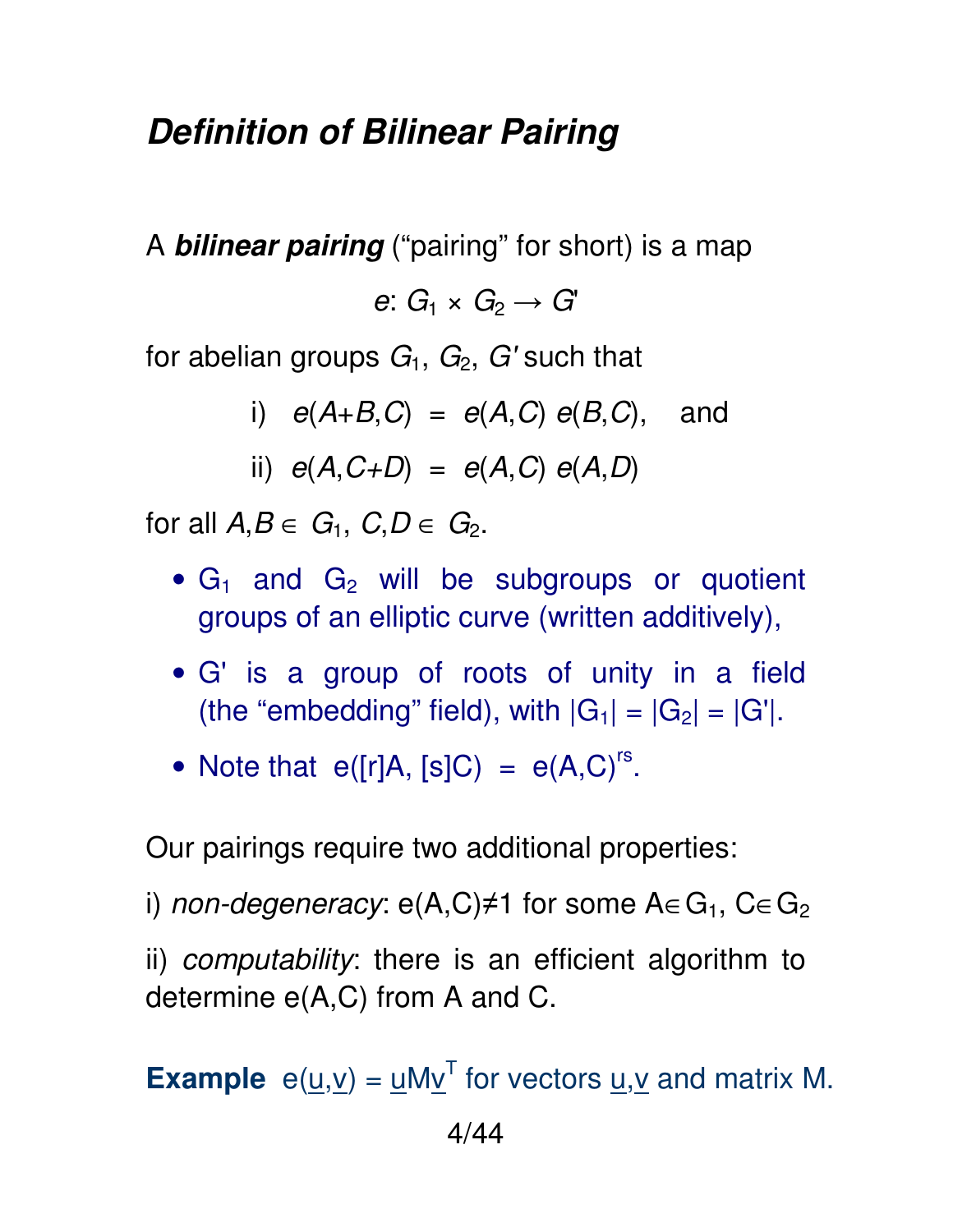# *The DLP – Discrete Log Problem*

Notation:

- Elliptic curve group G<sub>1</sub> defined over  $K_0$
- Pairing *e* into the "embedding" field **K** (the field containing the necessary roots of unity, i.e. of 1.)

Suppose  $Q = \alpha P$  for  $P \in G_1$ .

• The discrete log problem (DLP) for  $G_1$  is to find  $\alpha$ .

Choose  $R \in G_2$  with  $h = e(Q,R) \neq 1$ . Then  $h = e(\alpha P, R) = g^{\alpha}$  where  $g = e(P, R)$ .

Solving DLP in K yields  $\alpha$ , so solves DLP in  $G_1$ .

• We want  $Q$  and P public and  $\alpha$  private. So we need to the DLP to be difficult in K.

The MOV threshold from this attack means an embedding degree of at least 6 to 9 when the order q of  $K_0$  has 192 bits,

i.e. *K* has an order  $q^k$  of at least 1536 bits, say.

• Computations over  $K$  are expensive, so the embedding degree  $k = [K:K_0]$  must be kept down.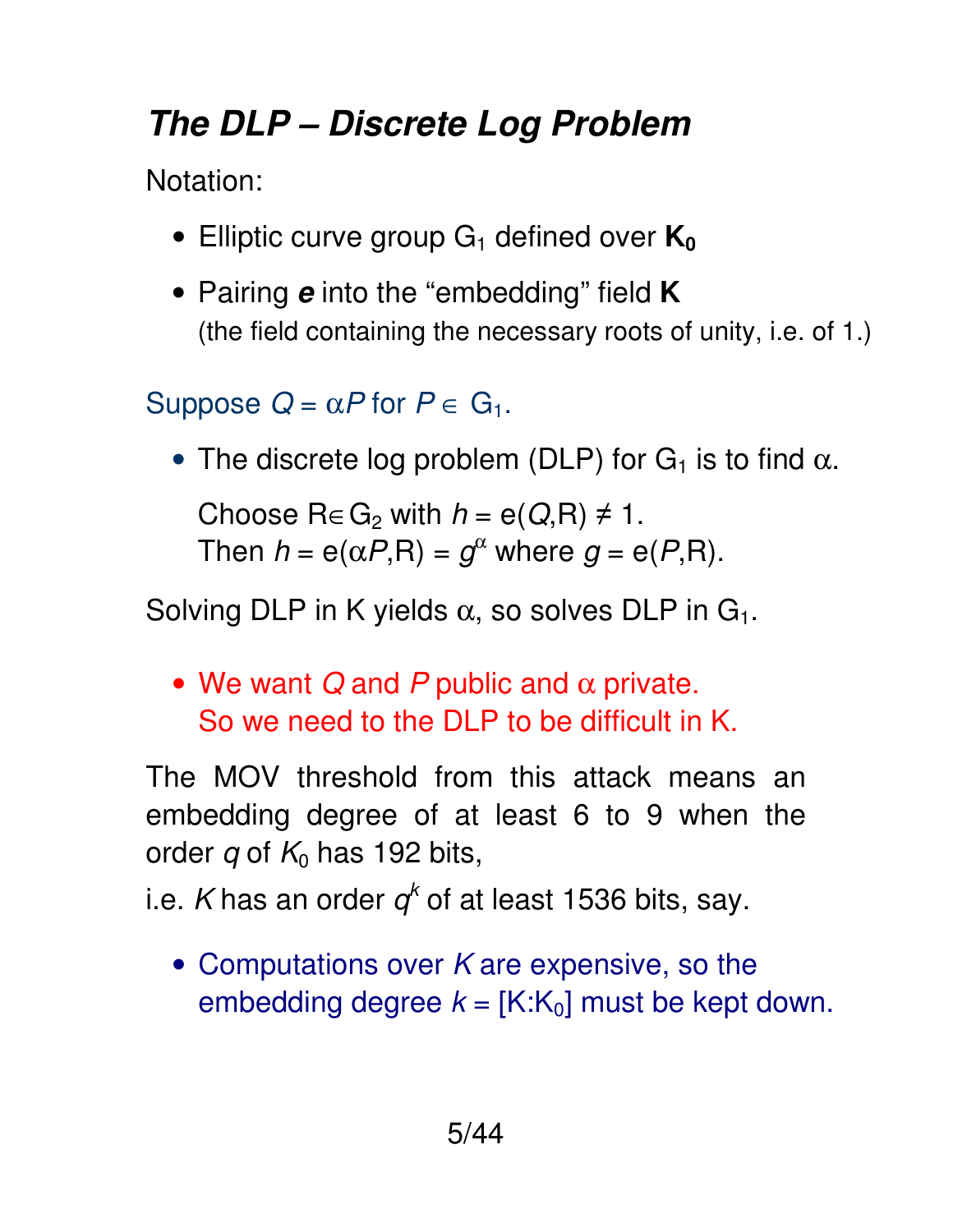# *Joux's Three Party Key Agreement*

In 2000, Joux presented a scheme for one-round, 3-party key agreement based on bilinear maps, the first constructive use of these maps in crypto.

(The usual Diffie-Helman scheme is between two parties and so takes more rounds for more parties.)

In the Joux scheme,

- P is a public generator of  $G = G_1 = G_2$ .
- The three parties A, B, C choose random integer secrets a, b, c.

The protocol is as follows:

- A publishes aP
	- B publishes bP
	- C publishes cP
- A computes  $e(bP,cP)^a = e(P,P)^{abc}$ 
	- B computes  $e(aP,cP)^b = e(P,P)^{abc}$
	- C computes  $e(aP,bP)^c = e(P,P)^{abc}$

All parties now possess the shared secret key

$$
s = e(P,P)^{abc} \in G'.
$$

An attacker cannot deduce a from P and aP as the DLP is too hard.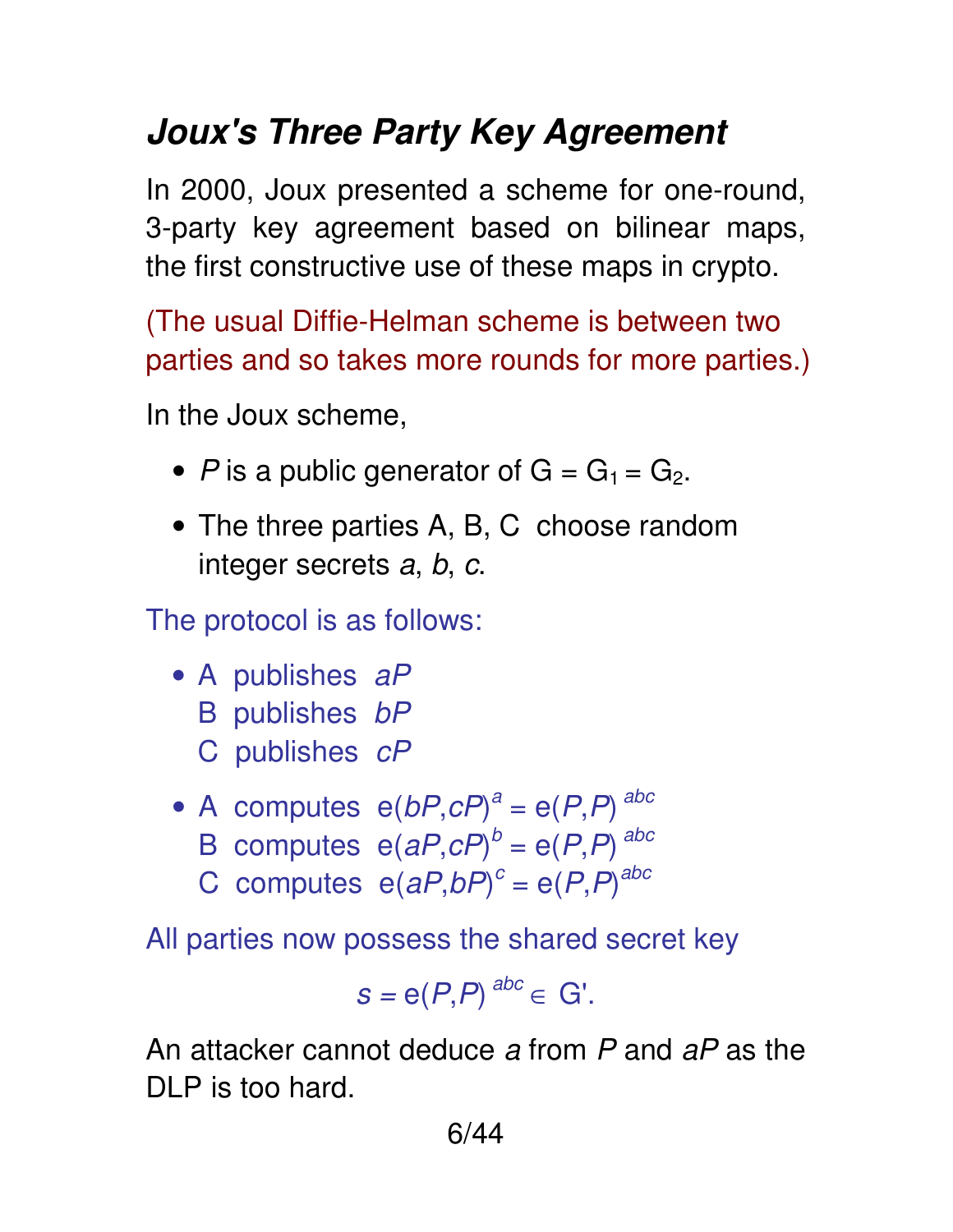# *IBE* – *Identity-Based Encryption*

There are four parts to this:

- SETUP chooses the public parameters such as the curve and a private master key.
- EXTRACT generates private decrypt keys from the public and private parameters determined by SETUP and a public encrypt key.
- ENCRYPT is a description of encryption.
- DECRYPT is a description of decryption.

Here is BasicIdent in the Boneh-Franklin scheme. The full scheme is a "minor" extension.

Given:

- A curve with subgroup  $G_1$  of prime order r,
- A pairing *e* into G', also of order r.
- H a hash function from *n*-bit texts to  $G_1$
- $\bullet$  H' a hash function from G' to *n*-bit texts.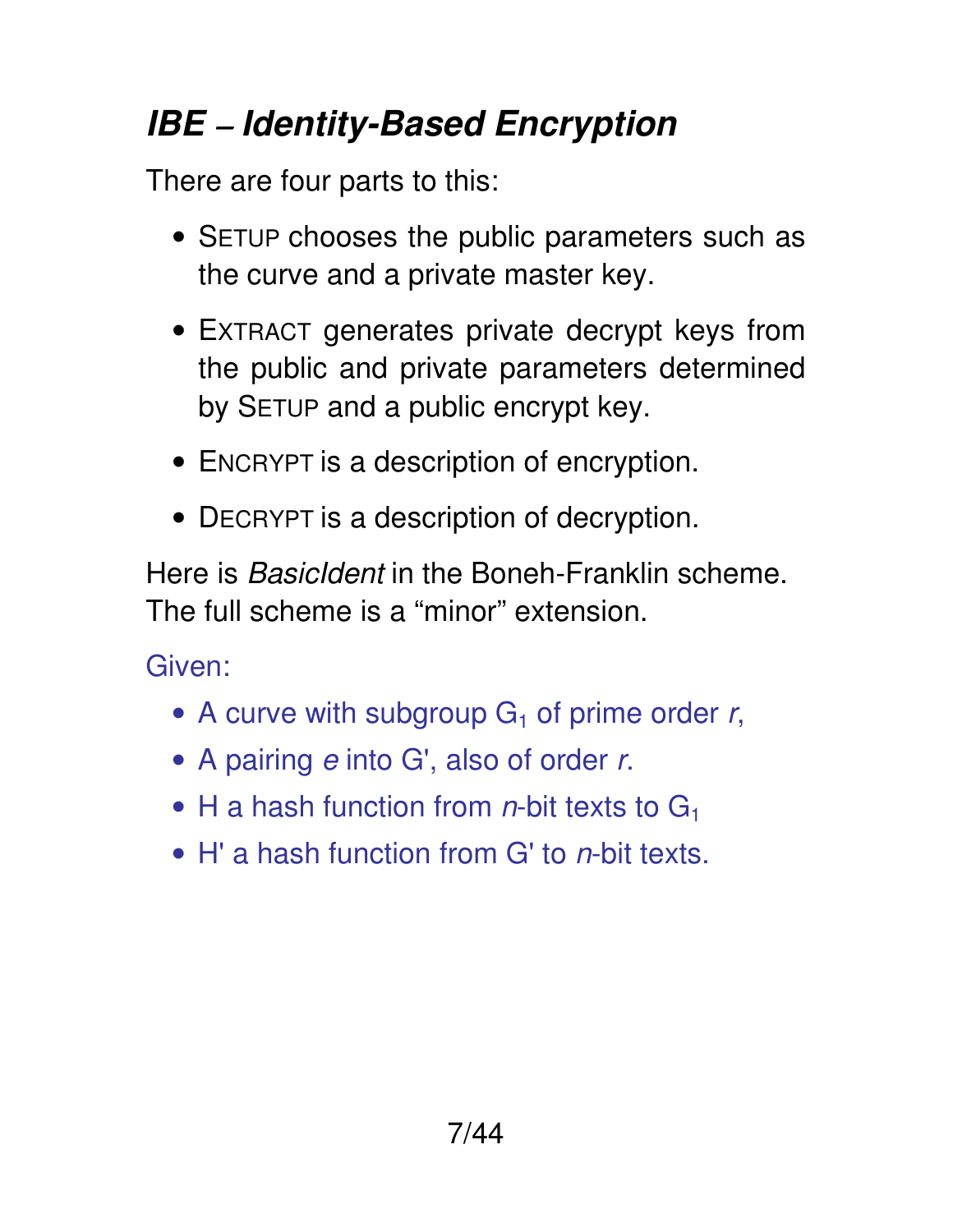#### **SETUP**

- choose a master secret s,
- choose a random generator  $P$  of  $G_2$ ,
- publish P and  $P_{\text{pub}} = sP$ .

**EXTRACT** for public identity **ID**

- compute the hash  $Q_{ID} = H(ID) \in G_1$
- generate ID's private key  $d_{ID} = sH(ID) = sQ_{ID}$

**ENCRYPT** message M for identity **ID**

- compute  $Q_{ID} = H(ID) \in G_1$
- compute  $g_{ID} = e(Q_{ID}, P_{pub}) \in G'$
- choose random  $\rho \in \mathbb{Z}$
- output ciphertext pair  $\rho P$ ,  $M \oplus H'(g_{ID}^{\rho})$ .

**DECRYPT** 
$$
(U, V)
$$
:  
\n $V \oplus H'(e(d_{1D}, U))$   
\n $= (M \oplus H'(g_{1D}^{\rho})) \oplus H'(e(d_{1D}, \rho P))$   
\n $= M \oplus H'(e(Q_{1D}, P_{pub})^{\rho}) \oplus H'(e(sQ_{1D}, \rho P))$   
\n $= M \oplus H'(e(Q_{1D}, P)^{\rho s}) \oplus H'(e(Q_{1D}, P)^{\rho s})$   
\n $= M$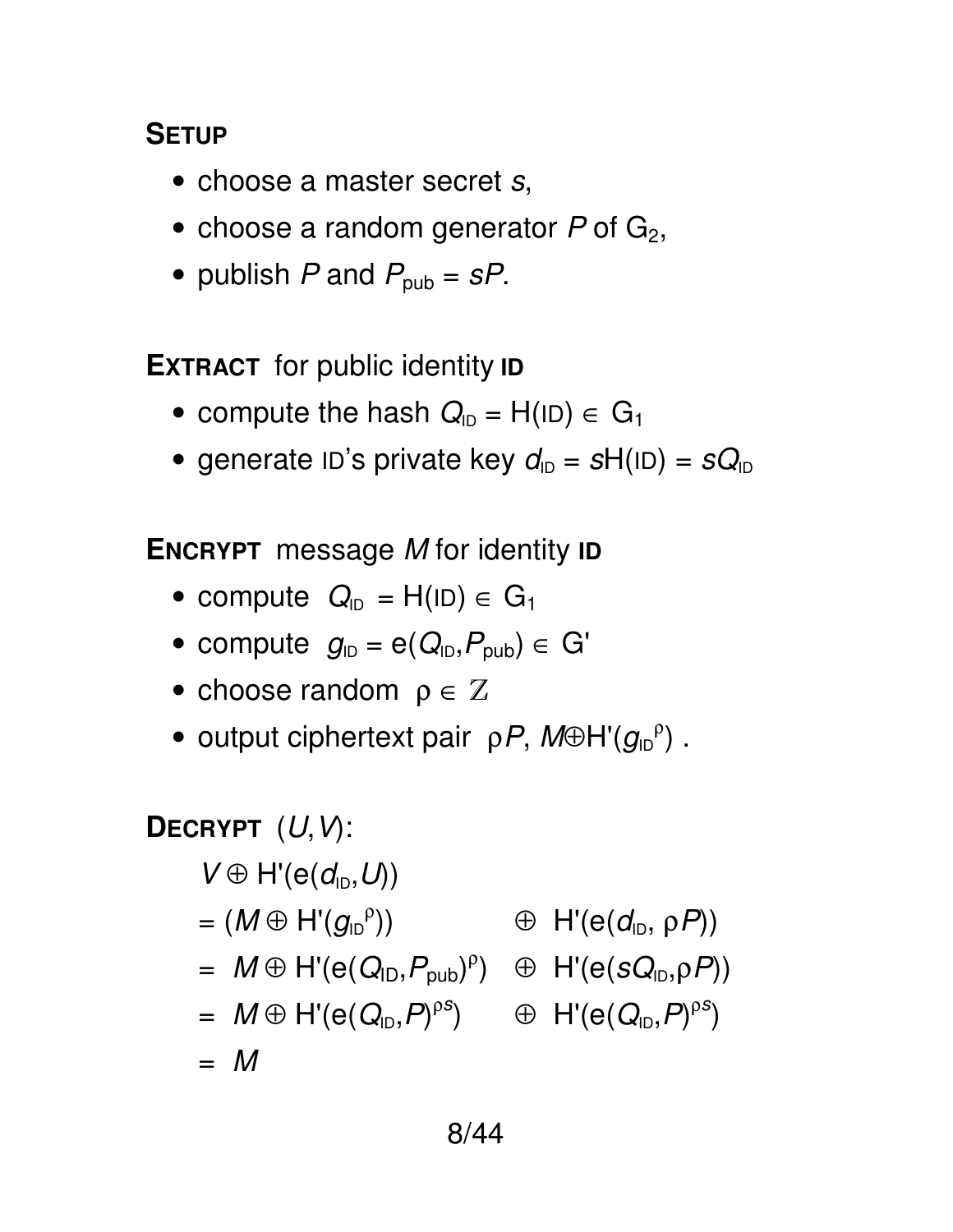The arithmetic requirements are:

- a random number generator
- four hashing functions (for the full scheme)
- determining suitable fields & curves
- computing the pairing
- exponentiation in G'

Next, we must fill in the missing arithmetic detail.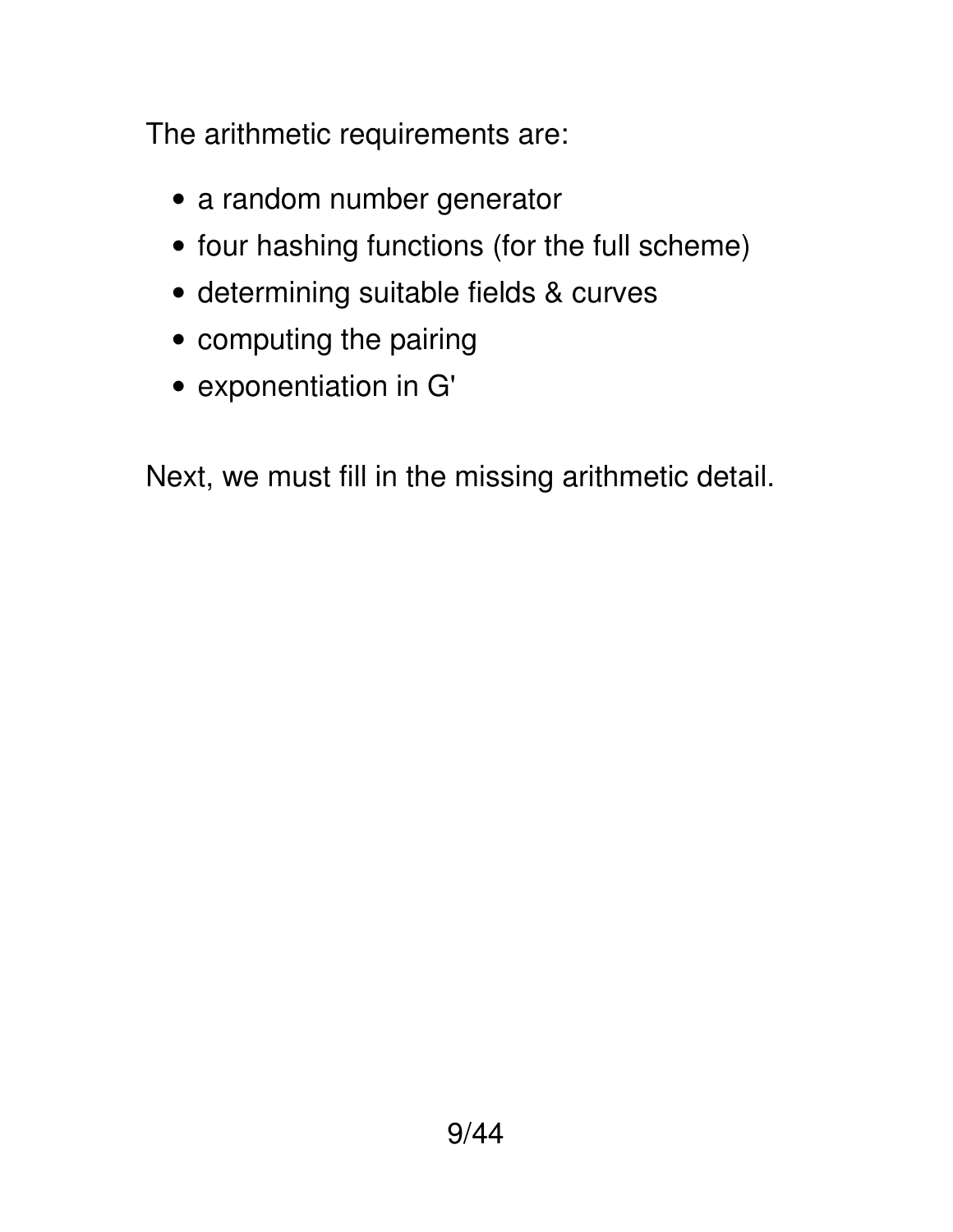#### *Notation (for reference)*

- $\rho$  the field characteristic. Usually a small prime (2 or 3), or a large prime of 160+ bits.
- q the order of the field  $K_0$  containing the elliptic curve. Typically 160 or 192 bits.
- $K_0 = \text{GF}(q)$  the field in which the curve lies.
- $E(K_0)$  the chosen elliptic curve over  $K_0$ .
- r the prime order of a large subgroup of  $E(K_0)$ . Ideally  $q/r$  is small, typically  $q/r < 24$ .
- $G_1 = E(K_0)[r]$  the group of points whose  $r<sup>th</sup>$  multiple is the point  $\odot$  at infinity. This is cyclic (because r is so large).
- $k$  the embedding degree, the smallest number such that r divides  $q^k-1$ .  $k$  divides  $r-1$ , and typically divides 12.
- $K = \text{GF}(q^k)$  the embedding field, the smallest extension of  $K_0$  containing the rth roots of 1.
- $G_2 = E(K) / rE(K)$ , the quotient group of points defined over K modulo the  $r<sup>th</sup>$  multiples.
- $G' = \mu_r$ , the group of  $r^{\text{th}}$  roots of 1 in  $\text{GF}(q^k)$
- e:  $G_1\times G_2\rightarrow G'$  the selected bilinear pairing.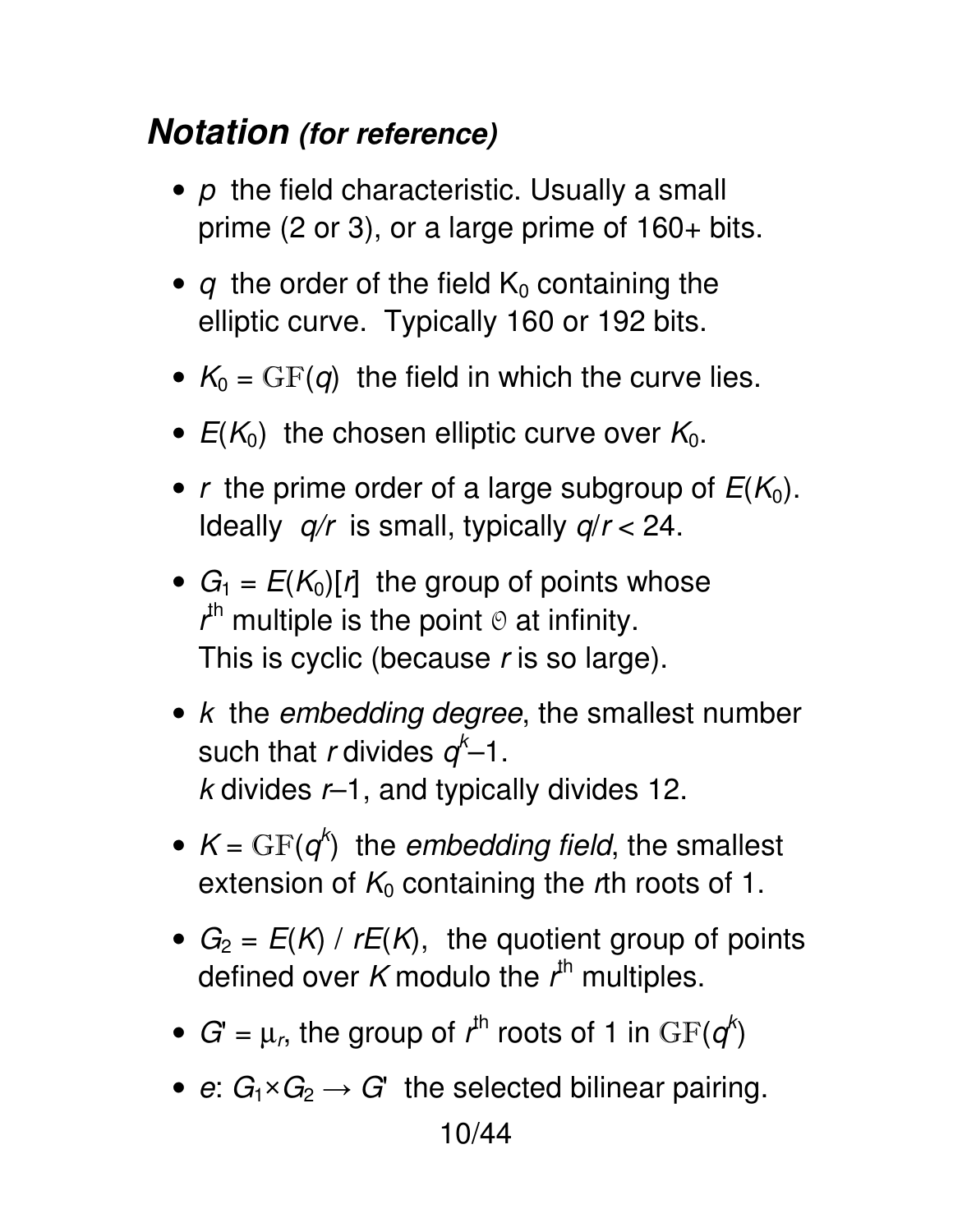### *Divisors*

Divisors summarise a function's main properties using a formal representation of its zeros & poles.

**Definition.** A divisors is a formal sum over Z of points on the curve E(K), e.g.

 $D = \sum_{P \in E(K)} n_P(P)$  where  $n_P \in \mathbb{Z}$  for all  $P \in E(K)$ .

Terminology:

- The *degree* of D is deg(D)=  $\sum_{P}n_{P}$ .
- Its *support* is  $sup(D) = {P | n_P \neq 0}.$
- **(***P***)** is the divisor of degree 1 and support  $P \in E(K)$ .
- **ord<sub>P</sub>(f)** is the multiplicity of P as a zero of f where  $f : E(K) \rightarrow K$ .
- $(f) = \sum_{P} \text{ord}_{P}(f)$  (P) is a **principal** divisor.

**Properties** 

- (cf) = (f) for non-zero c $\in$  K<sup>\*</sup>.
- (c) = 0 is the empty sum for  $c \in K^*$ .
- $(fg) = (f) + (g),$   $(f / g) = (f) (g).$
- deg((f)) = 0 and  $\sum_{P}$  [ord<sub> $P$ </sub>(f)]  $P = \emptyset$ .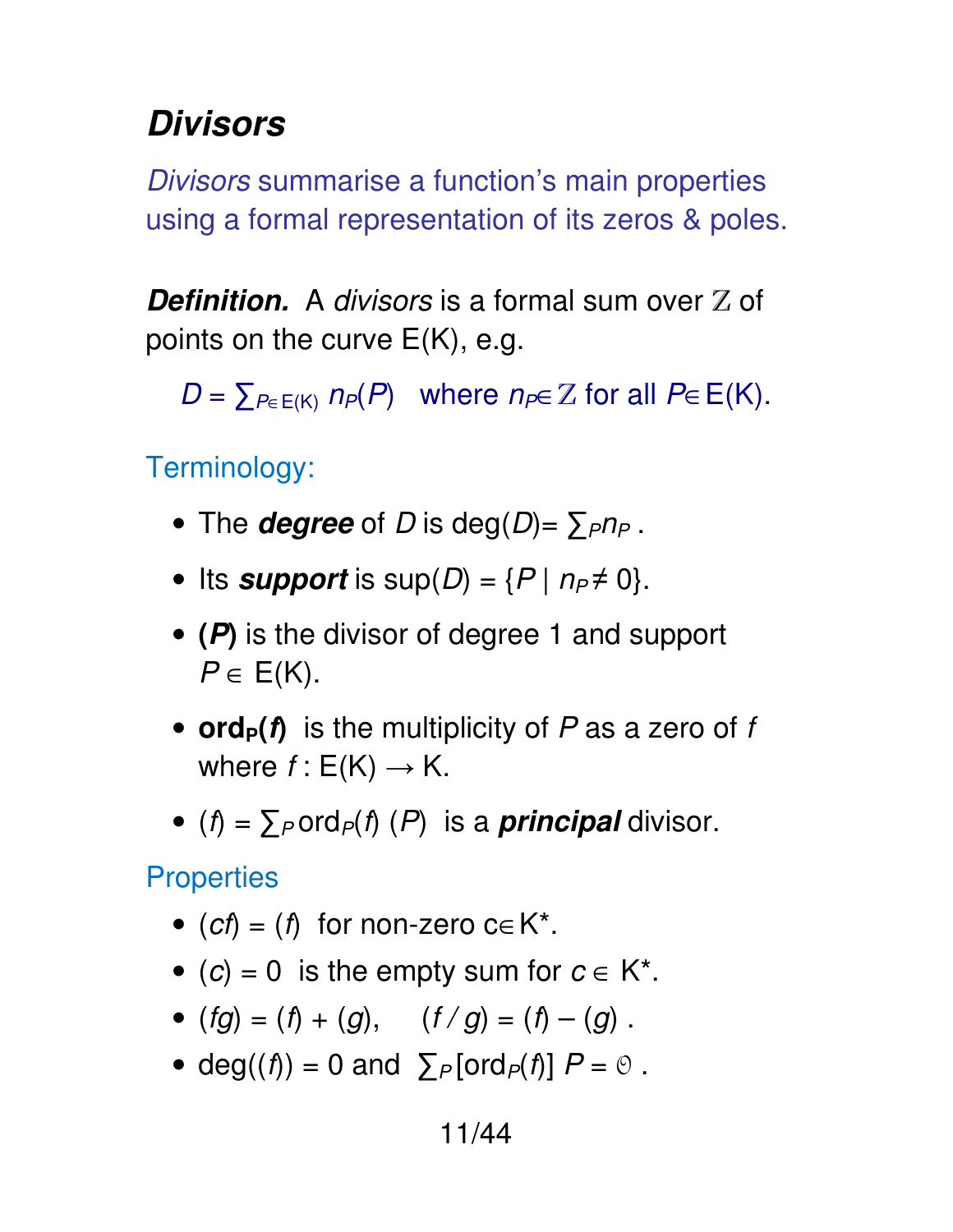• deg((f)) = 0 and  $\sum_{P} [\text{ord}_P(f)] P = \emptyset$ .

For example, if  $\ell_{PQ}(x, y)$  is the line through P and Q on  $E(K)$ , then  $R = -P-Q$  is the third point at which the line meets  $E(K)$  and the associated divisor is

$$
(\ell) = (P) + (Q) + (R) - 3(0).
$$

So  $\odot$  is a pole of order 3.

**Definition** For  $f : E(K) \to K$  and  $D = \sum_{P} n_P(P)$ , define  $f(D) = \prod_P f(P)^{n_P}$ 

This extends the definition of  $f$  from points on the curve to any divisor.

For a non-zero constant  $c \in K$ ,

 $(cf)(D) = f(D)$  if  $deg(D) = 0$ 

because the constants c all cancel. We are only interested in divisors with degree 0.

**Definition** Two divisors are equivalent if they differ by a principal divisor, i.e.

 $D_1 \sim D_2$  if, and only if,  $D_1 = D_2+(f)$ 

for some function f.

(We need this for technical reasons but will ignore related theory.)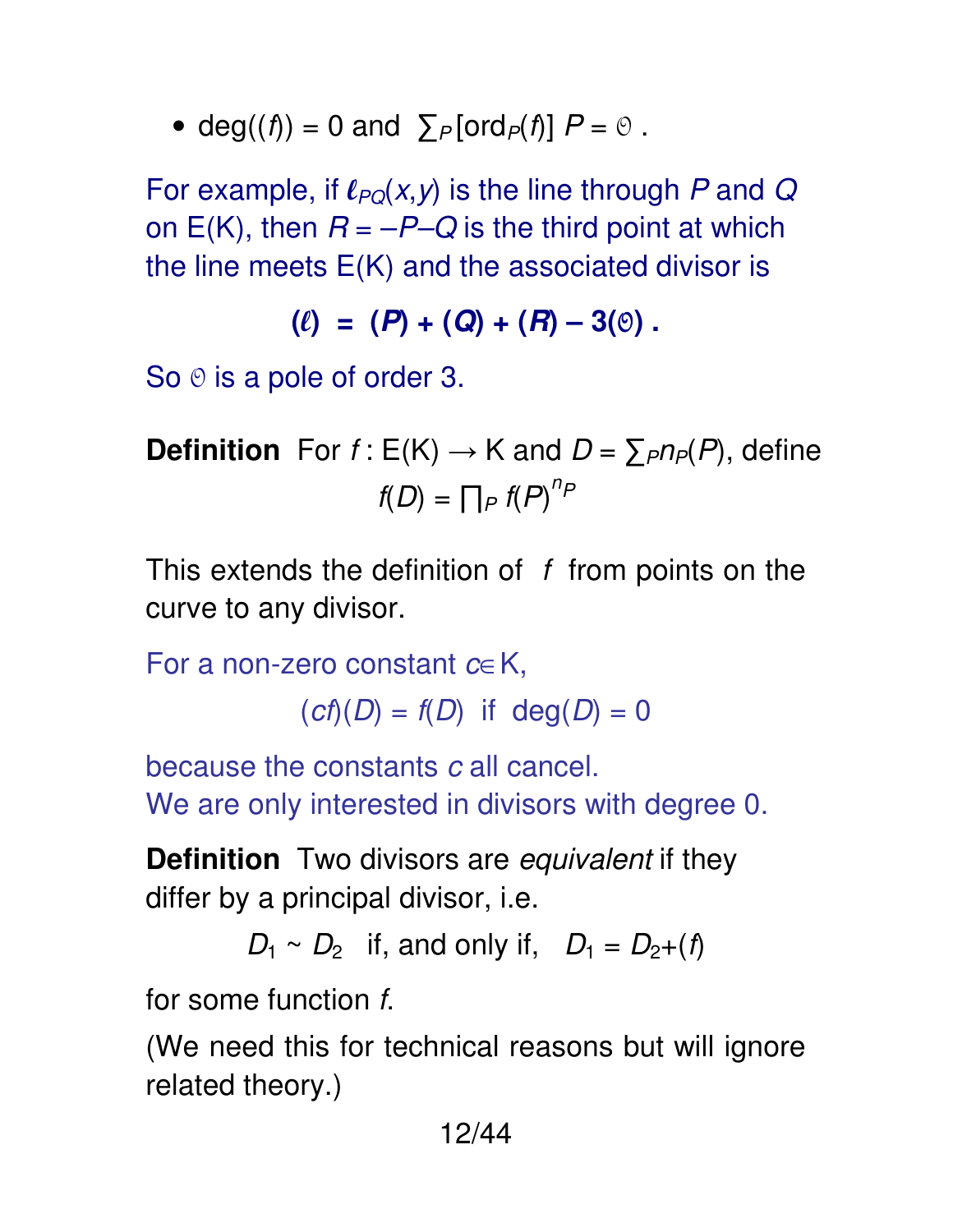#### *The Tate Pairing*

The groups for the pairing  $e: G_1 \times G_2 \rightarrow G'$  are

- $G_1 = E(K)[r] = {P \in E(K) | [r]P = \emptyset},$ i.e. the subgroup of curve points defined over  $K$ whose order divides the prime r.
- $G_2 = E(K) / rE(K)$  where  $rE(K) = \{ [r]P \mid P \in E(K) \}$ This has exponent r.
- $G' = K^* / K^{*} \cong \mu_r$ , the  $r^{\text{th}}$  roots of unity.

Pick  $P \in E(K)[r]$  and  $Q \in E(K)$ . Let f be such that  $(f) = r(P) - r(\mathfrak{O})$ .

Choose divisor  $D \sim (Q) - (0)$  with support disjoint from (*f*). Then the Tate Pairing is defined by

 $\langle P,Q \rangle = f(D) \in K^*/(K^*)^r$ 

As  $|K^*| = q^k - 1$ , we can raise elements of K to the power  $(q<sup>k</sup>-1)/r$  to obtain an  $r<sup>th</sup>$  root of unity and avoid the ambiguity of the quotient group. Hence we define the pairing

$$
e(P,Q) = \langle P,Q \rangle^{(qk-1)/r} \in \mu_r.
$$

Note that  $\langle P,Q \rangle = 1_K \text{ mod } K^{*r}$  if  $P,Q \in E(L)$  for any subfield L $\subset$ K not containing  $\mu_r$  since f(*D*)  $\in$  L $\cap$   $\mu_r$  = {1}. So we usually pick  $P \in E(K_0)[r]$  and Q properly in E(K).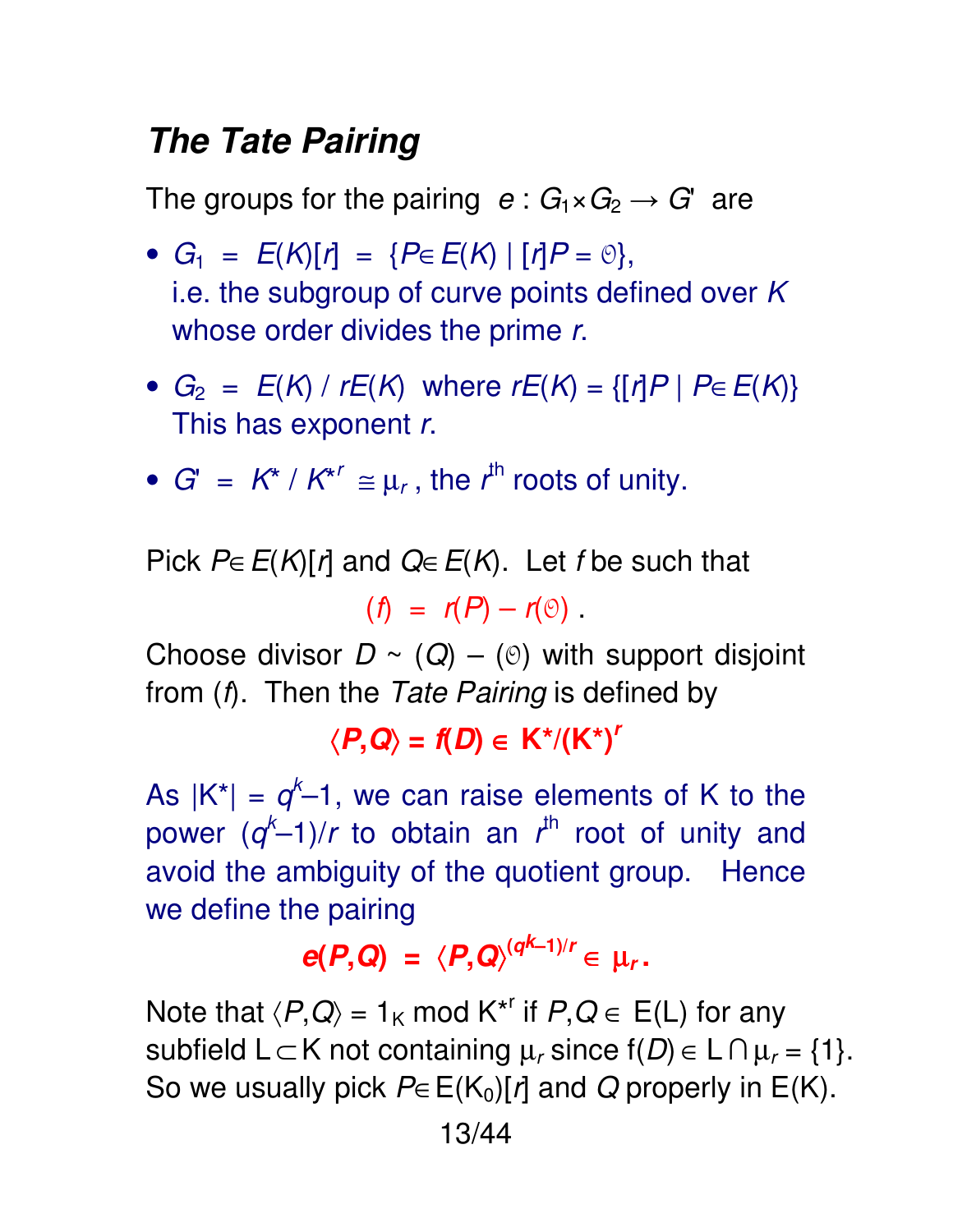There are a number of other related pairings, e.g.

- The Weil pairing is a ratio  $\langle P,Q\rangle / \langle Q,P\rangle \in \mu_r$ with no "final exponentiation", but is too expensive.
- The eta  $(\eta)$ , ate, R-ate, optimal ate, etc. pairings are more efficient, but specific to particular contexts.

We won't cover these, but the arithmetic techniques are similar.

In particular, the ate pairing involves a smaller final exponent and the function f is evaluated at one divisor, namely Q, not the two implied by D.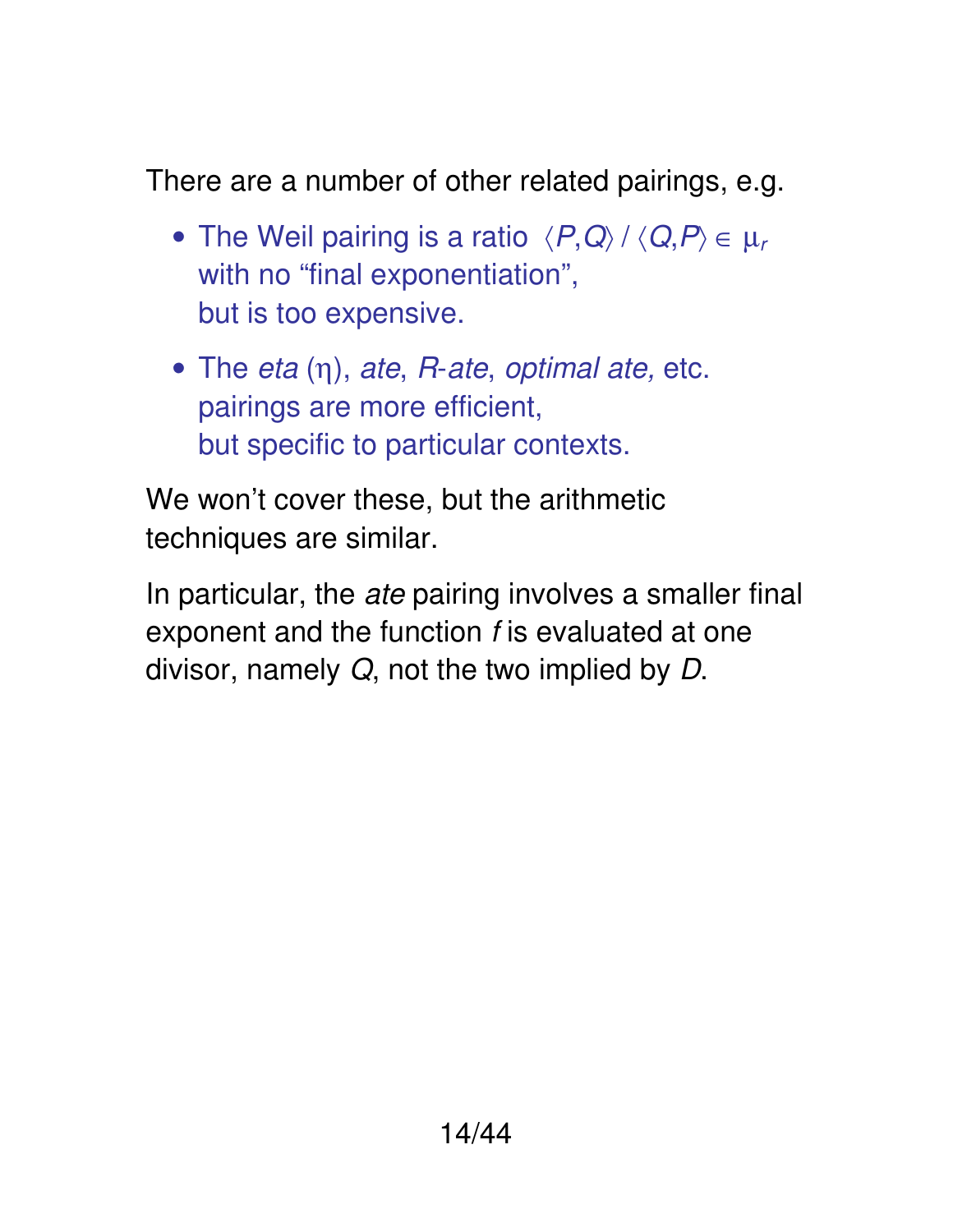#### *Chords to the Curve*

Two lines are used to describe the addition law  $P+Q = S$  on an elliptic curve over K, namely

- The chord  $\ell_{PO}$  through P and Q, and
- The vertical line  $u_S$  through  $S$ ,  $-S$  and  $\odot$ .

The corresponding divisors are

$$
(\ell_{P,Q}) = (P) + (Q) + (-S) - 3(0)
$$

and

 $(w_S) = (S) + (-S) - 2(0)$ 

Consequently,

$$
(\ell_{P,Q}/\mathbf{u}_{S})=(P)+(Q)-(S)-(\mathbf{0})
$$

nicely represents the addition.

Computationally, in affine coords,

 $\ell_{PQ}(x,y) \equiv r x + s y + t$ 

for some  $r,s,t \in K$  such that  $rx_{P}+sy_{P}+t=0$  and  $rx<sub>Q</sub>+sy<sub>Q</sub>+t = 0$ . If  $P,Q \in E(K<sub>0</sub>)$  then  $r,s,t \in K<sub>0</sub>$ .

Similarly, if the curve has form  $y^2 = f(x)$  then  $v_S(x,y) \equiv x - x_S$ 

which is satisfied by S and  $-S = (x_S, -y_S)$ .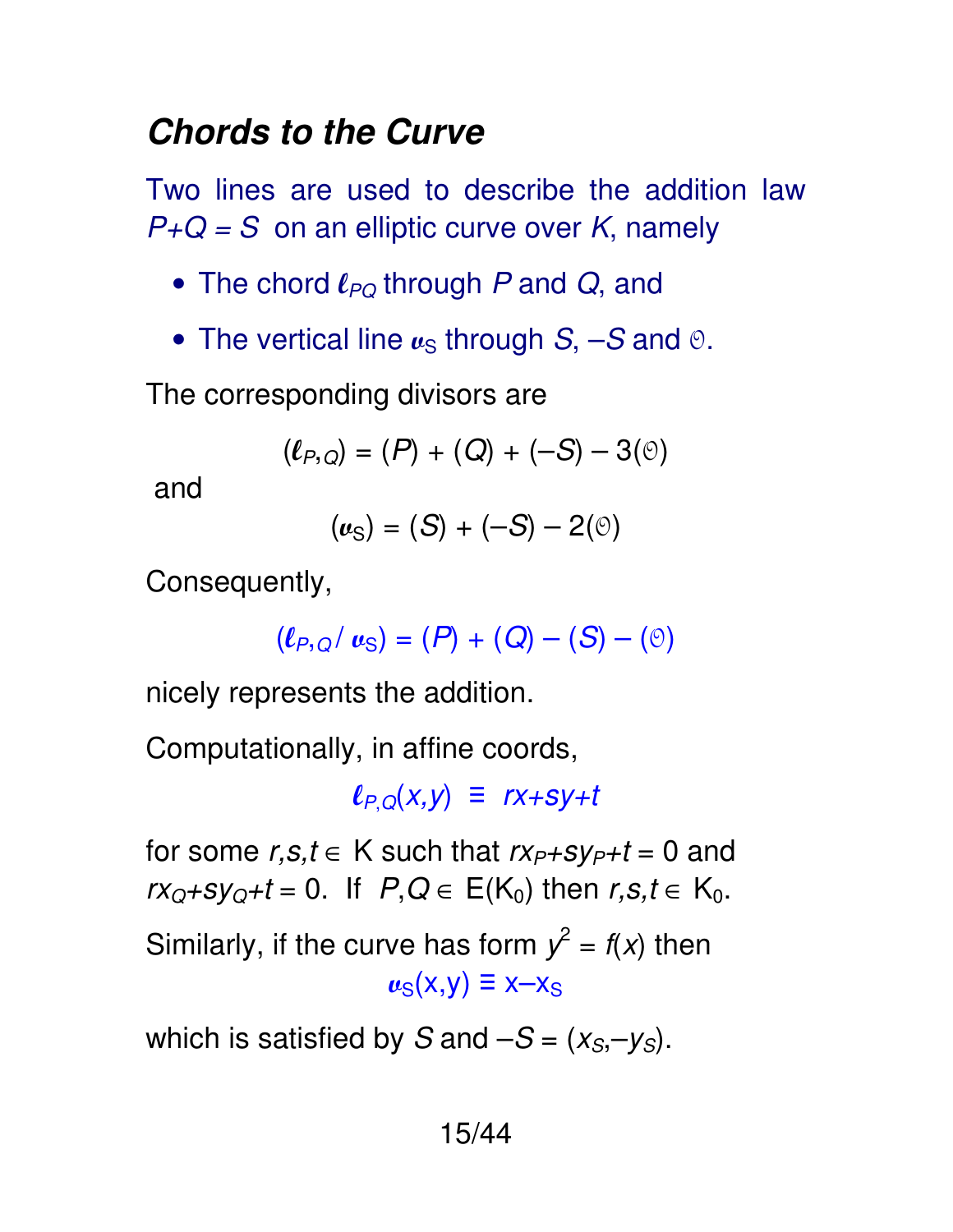#### *Miller's Algorithm*

We need to construct a function f with divisor

$$
(f) = r(P) - r(\Theta)
$$

This is done by constructing  $f_1, f_2,..., f_r$  such that

$$
(f_i) = i(P) - ([i]P) - (i-1)(0).
$$

**Lemma.** Let  $\ell_{ij}$  be the chord through  $[i]P$ ,  $[i]P$  and  $u_{i+j}$  the vertical line through  $[i+j]P, -[i+j]P$ . Then:

- $f_1 = c_1$ , and
- $f_{i+j} = C_{ij} f_i f_j {\ell}_{ij} u_{i+j}^{-1}$

for some constants  $c_1$ ,  $c_{ij}$  for  $1 \le i, j \le r$ .

**Proof.** First,  $(f_1) = 1(P) - ([1]P) - (1-1)(0) = 0$ is the empty formal sum. So  $f_1$  is a constant.

Secondly, 
$$
(\ell_{ij}/ \alpha_{i+j}) = ([i]P) + ([j]P) - ([i+j]P) - (\odot)
$$
  
\ngives  $(f_i f_j \ell_{ij}/ \alpha_{i+j})$   
\n $= i(P) - ([i]P) - (i-1)(\odot) + j(P) - ([j]P) - (j-1)(\odot) + (\ell_{ij}/\alpha_{i+j})$   
\n $= i(P) - (i-1)(\odot) + j(P) - (j-1)(\odot) - ([i+j]P) - (\odot)$   
\n $= (i+j)(P) - ([i+j]P) - (i+j-1)(\odot) = (f_{i+j})$   
\nwhich establishes the claim by induction.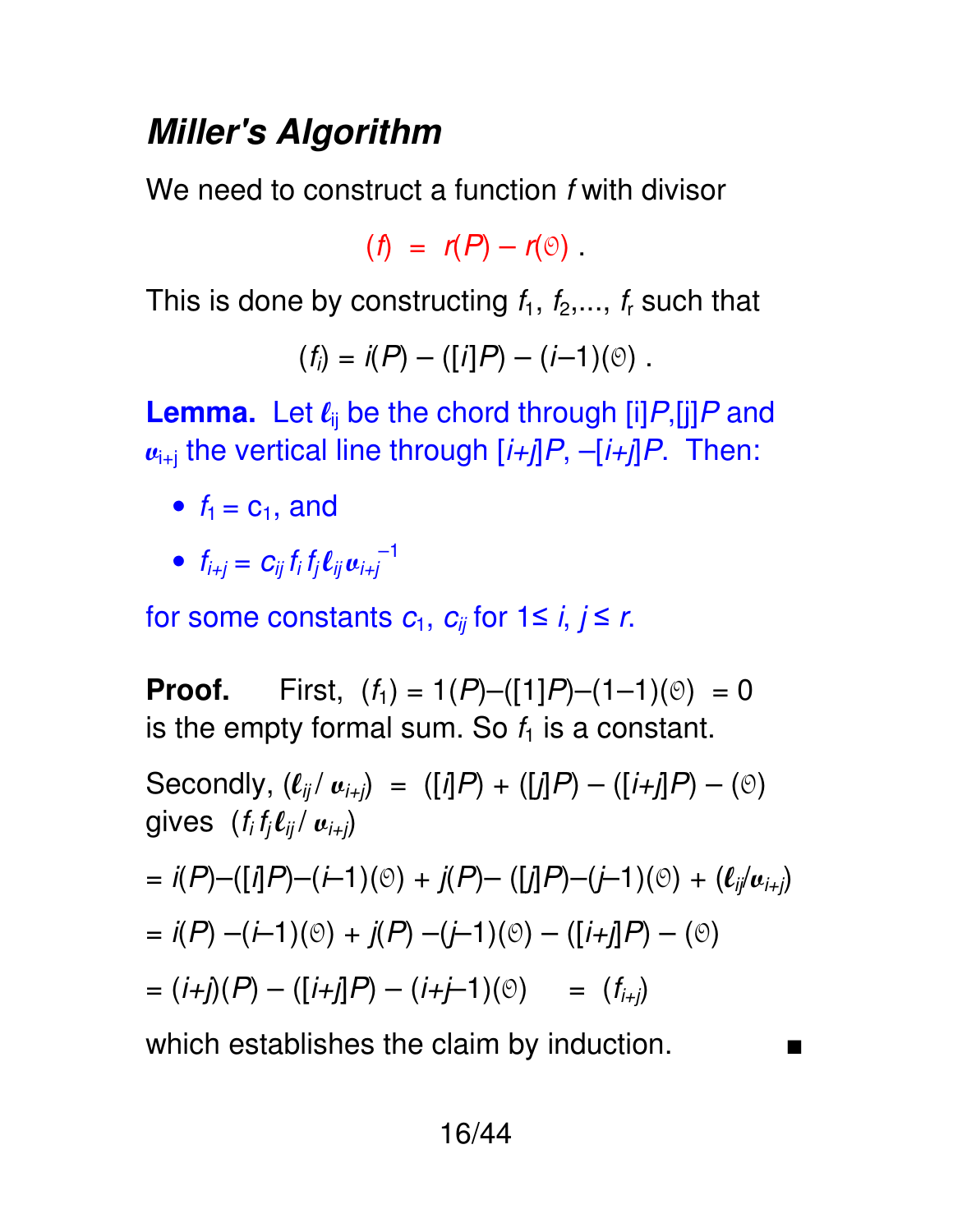$\langle P,Q\rangle$  requires evaluating f at a divisor D of degree 0.

**Corollary.** For a divisor D of degree 0,

- $f_1(D) = 1$ , and
- $f_{i+j}(D) = f_i(D) f_j(D) \ell_{ij}(D) u_{i+j}(D)^{-1}$ .

Thus the constants cancel in the previous lemma, and so can be ignored.

Since 
$$
(f_r) = r(P) - ([r]P) - (r-1)(\mathcal{O}) = r(P) - (r)(\mathcal{O}) = (f)
$$
,  
 $\langle P, Q \rangle = f_r(D)$ .

The construction of  $f_r$  via the formula for  $f_{i+j}$  in terms of  $f_i$  and  $f_j$  shows  $f_r(D)$  can be computed by inserting some extra computation into an algorithm for determining  $\lceil r \rceil P$ .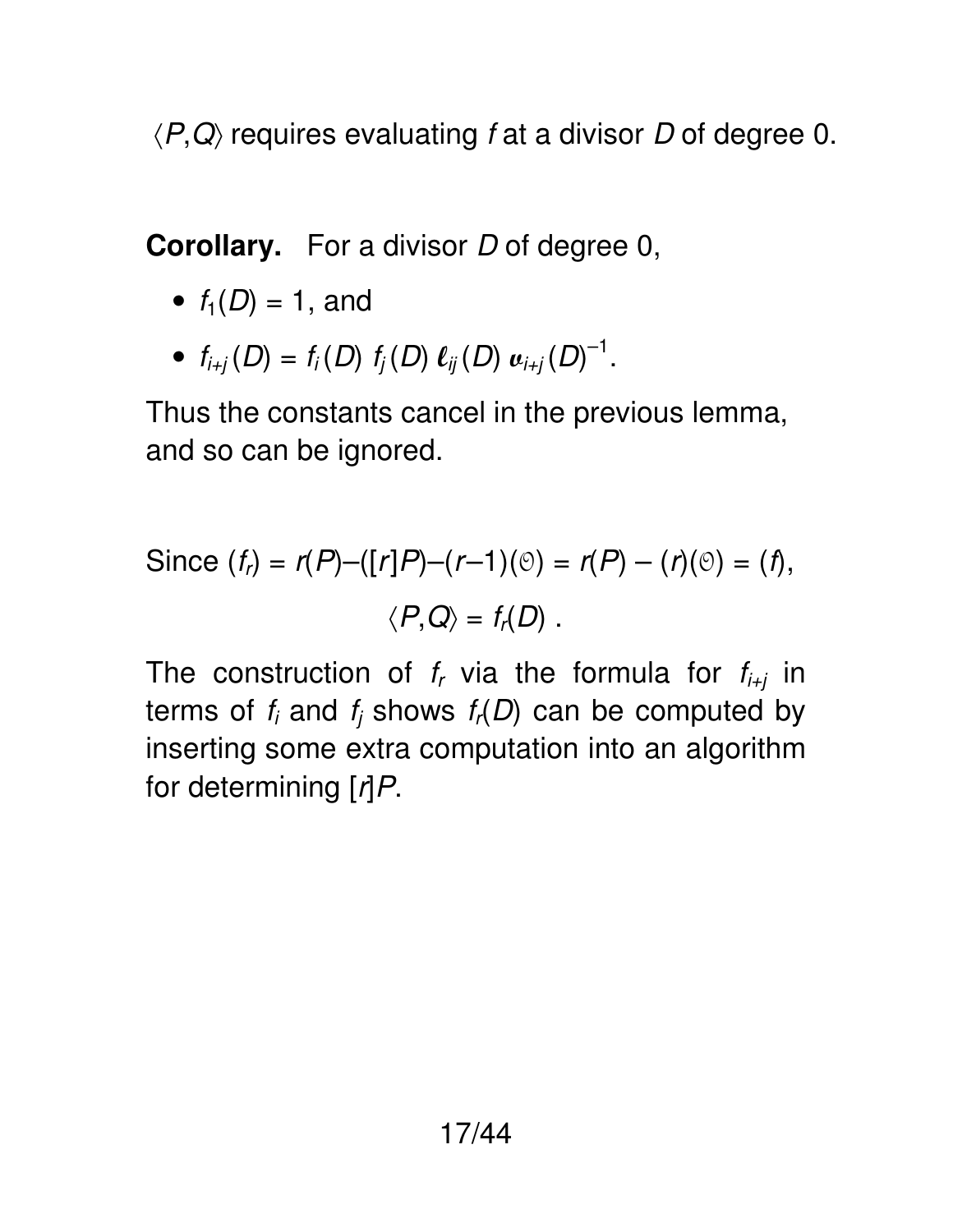Choose  $D = (Q+S)$ –(S) for random point S. Then  $D \sim (P) - (0)$  as required for the Tate pairing. In the following, T holds a multiple  $[j]P$  of P, and f contains the corresponding  $f_i(D)$ .

ALGORITHM: Miller

```
18/44 
INPUTS: Points P,Q \in E(K),
P of order r = \sum_{i=0}^{n-1} r_i 2^i, r \in B, r_{n-1} = 1.
OUTPUT: The Tate pairing \langle P,Q \rangle mod K^*<sup>r</sup>.
{ Choose random S∈E(K) 
     Q' \leftarrow Q + ST \leftarrow Pf \leftarrow 1_KFor i \leftarrow n-2 downto 0 do
      { Determine lines l and v for doubling T. 
           T \leftarrow [2]Tf \leftarrow \hat{f} \ell(Q) \ell(S)^{-1} \mu(Q)^{-1} \mu(S)If r_i = 1 then
           { Determine \ell and \mu for the addition T+P.
                T \leftarrow T + Pf \leftarrow f \ell(Q) \; \ell(S)^{-1} \mu(Q')^{-1} \mu(S)} 
 } 
      Return f 
}
```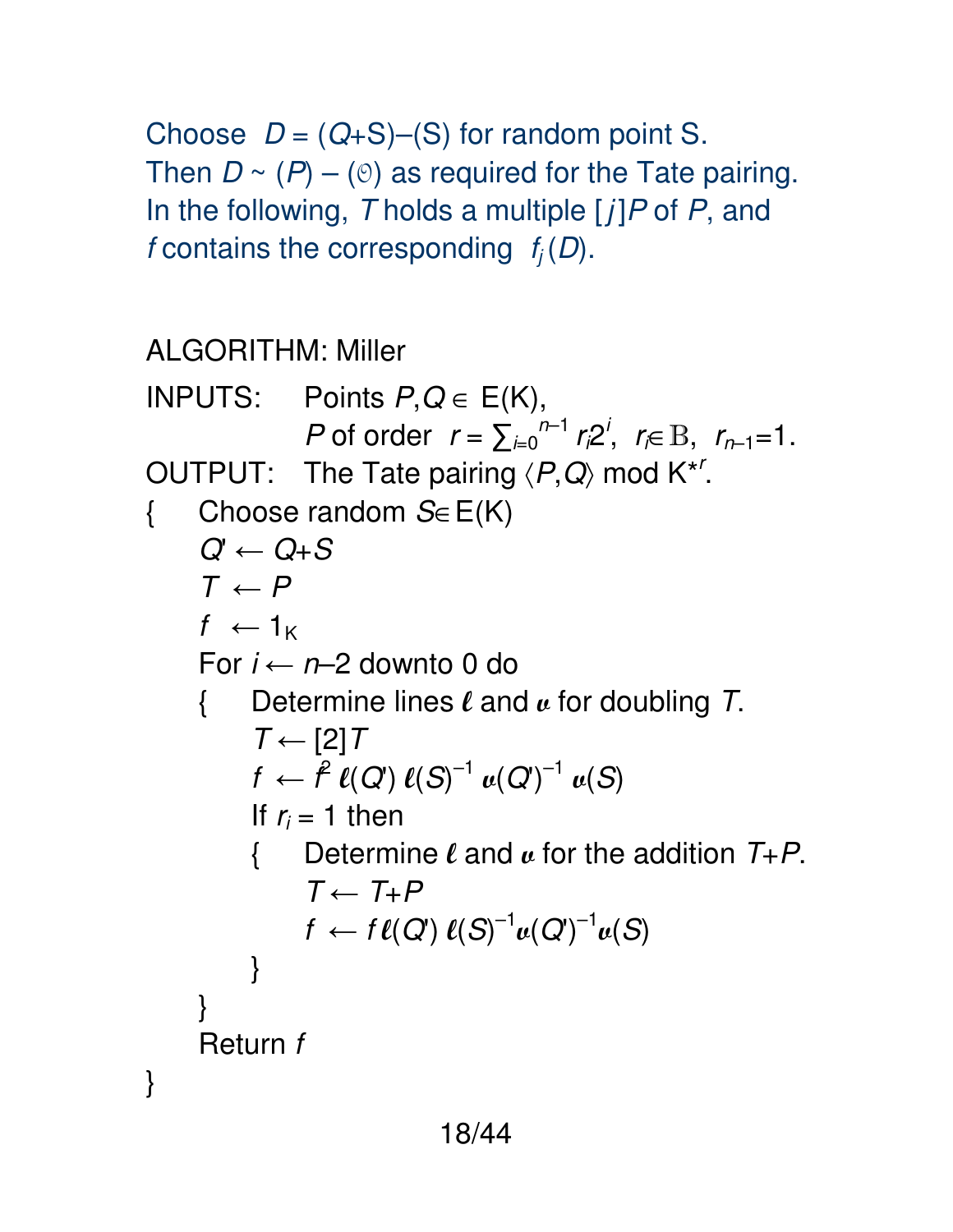- This is the binary left-to-right algorithm for  $[r]P$ .
- Pick S in  $E(K_0)$  so  $f(S)$  is cheaper to calculate.
- The support of  $D$  must not intersect any  $f_i$ which occurs. This will be evident by obtaining 0/0. If this happens, run it again with a different S.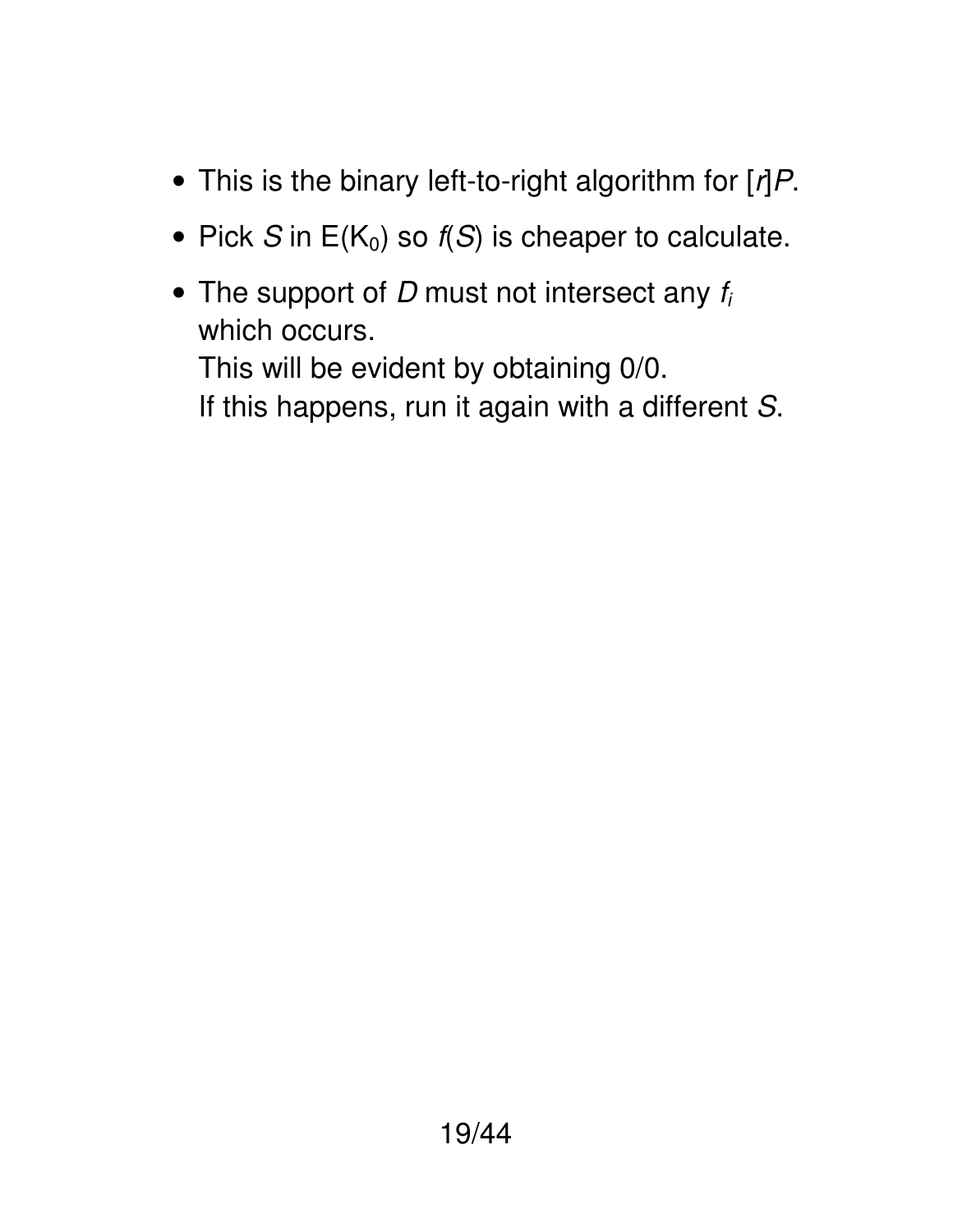# *Other Scalar Multiplication Algorithms*

Other scalar multiplication algorithms for  $\lceil r \rceil P$  can be used, e.g. NAF or  $m$ -ary, but most are too expensive. (See additional notes for details.)

Useful cases restrict allowable operations to only:

- doublings  $T \leftarrow [p]T$  or
- tuplings  $T \leftarrow [p]T$  for very small  $p = char(K)$

and

• additions  $T \leftarrow T + P$ 

The main drawback with alternative algorithms is the cost of an extra multiplication  $f_d(D)$  for digits  $d \neq \pm 1$  since the addition step becomes:

> Determine  $\ell$  and  $\mu$  for the addition  $T + P_d$ .  $T \leftarrow T + P_d$  $f \leftarrow f_{d} \ell(Q') \ell(S)^{-1} \nu(Q')^{-1} \nu(S)$

Recall  $f_1(D) = 1$ , so digit  $d=1$  is not a problem. Otherwise there are extra multiplications in K.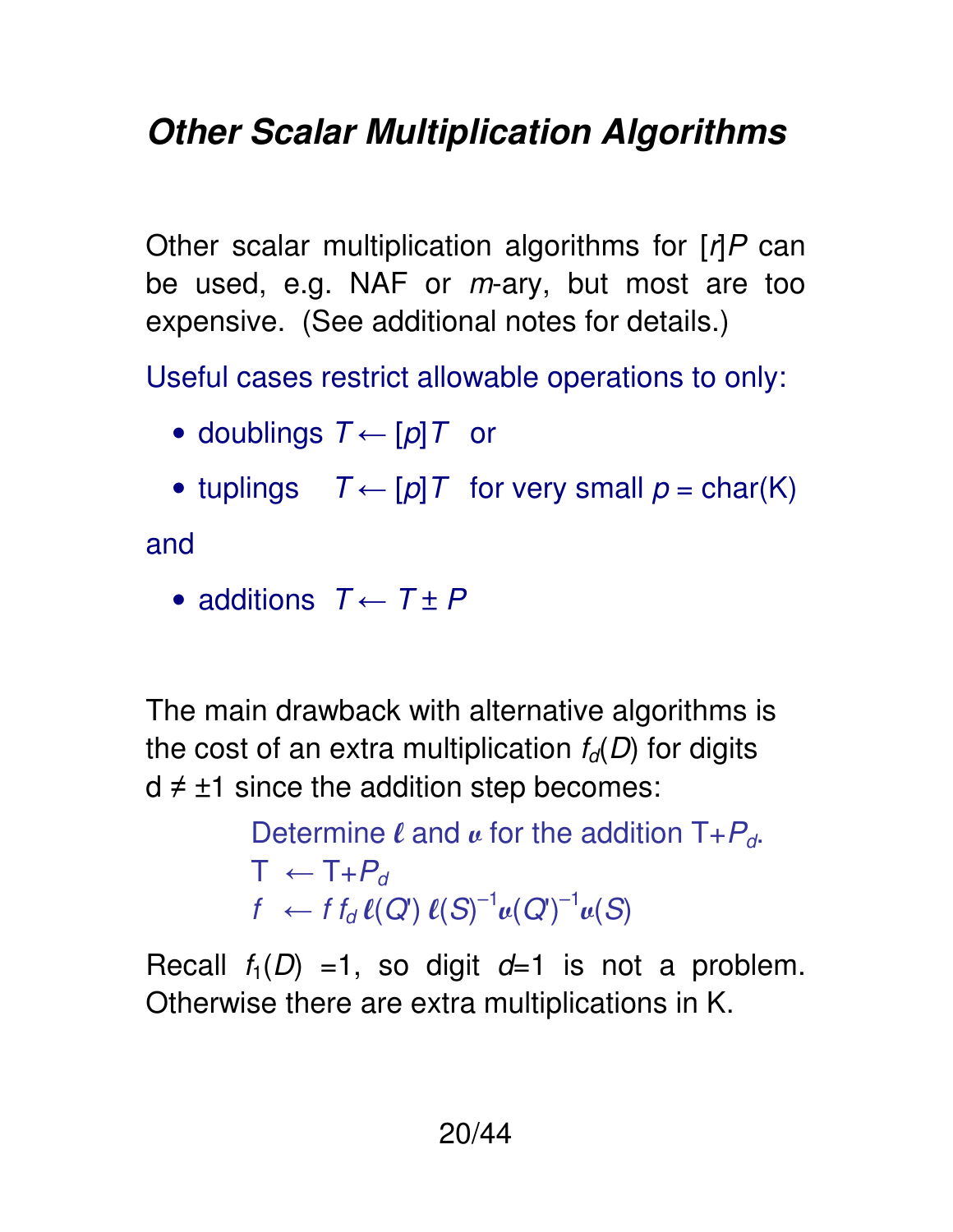#### *The Main Efficiency Issues*

• Work in  $K_0$  when possible.

Values in K take k times more space than in  $K_0$ , and multiplications take  $k^2$ -fold more time.

- If  $P \in E(K_0)$  then all the lines are over  $K_0$ .
- If  $S \in E(K_0)$  then half the evaluations are in  $K_0$ .

About half the multiplication count is calculating  $\lceil r \rceil P$ , the rest determining and evaluating the lines. So, with lines and S in  $K_0$ ,

- Evaluating the lines at  $Q'$  dominates the time.
- $K_0$  should be kept down to the size used in classical ECC.

Clearly,

• Divisions & inversions should be avoided.

So f is split into *numerator* and *denominator* values  $f<sub>N</sub>$  and  $f<sub>D</sub>$ . Then, e.g., the addition step becomes

$$
f_{N} \leftarrow f_{N} \ell(Q) \mathbf{u}(S); \quad f_{D} \leftarrow f_{D} \ell(S) \mathbf{u}(Q')
$$

which has the same number of multiplications.

Then there is a single final division  $f = f_N/f_D$ .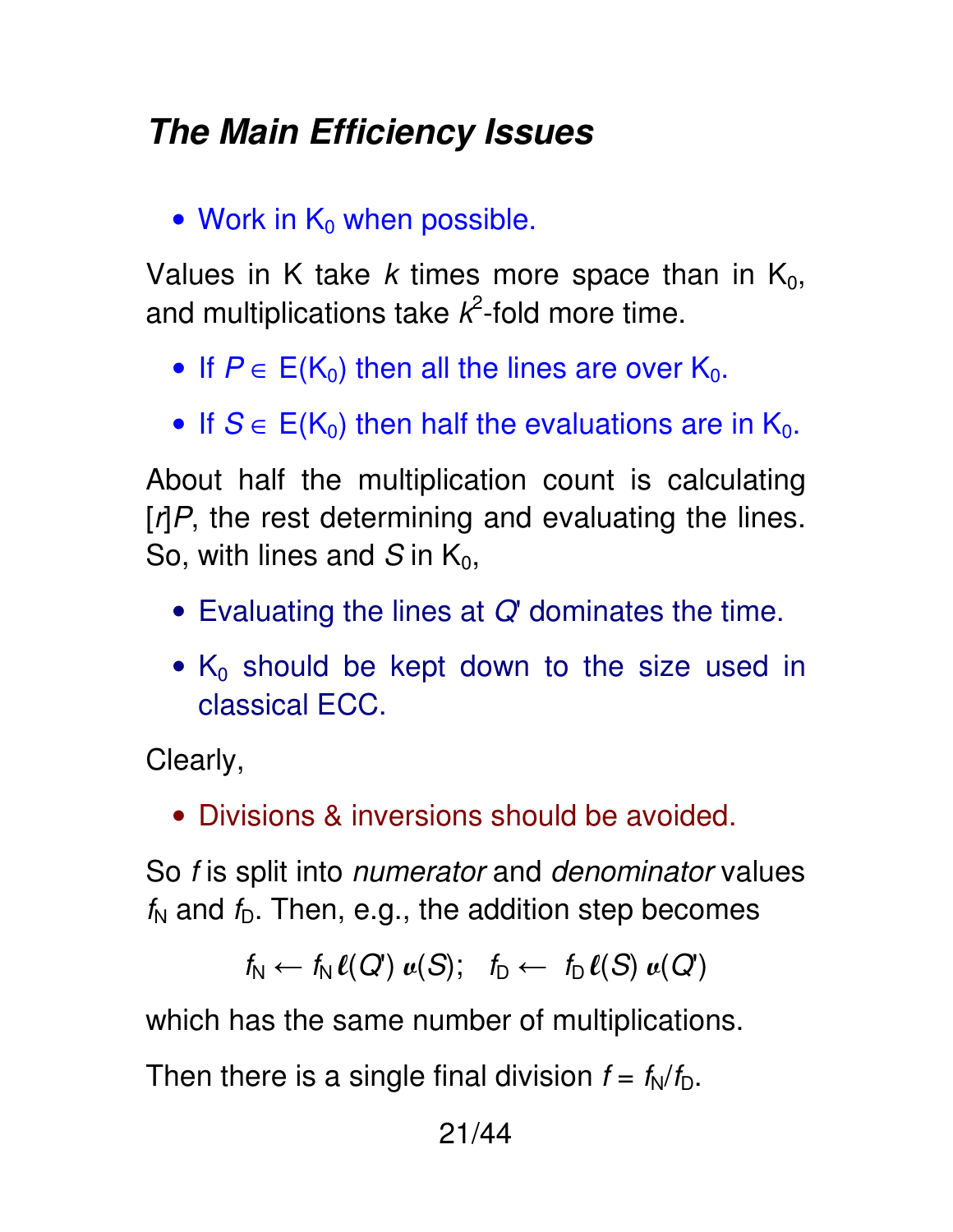# *Separating Mult<sup>s</sup> over K0 and K*

Field multiplications for updating f might be separated into

- those over  $K_0$  using variables  $f_{0N}$ ,  $f_{0D}$  and
- those over K using variables  $f_{1N}$ ,  $f_{1D}$ , say.

By estimating each K×K mult<sup>n</sup> as equivalent to  $k^2$ mult<sup>ns</sup> over  $K_0$ , it is clear that only the total number of  $K \times K$  mult<sup>ns</sup> is significant.

- $\bullet$  The mult<sup>n</sup> count is unchanged by the above split.
- $\bullet$  Mult<sup>ns</sup> should be done in the order which minimises the number of K×K operations.

The saving is O(k) whereas the cost of all multiplications is  $O(k^2)$ . Hence this is significant only for small  $k$ .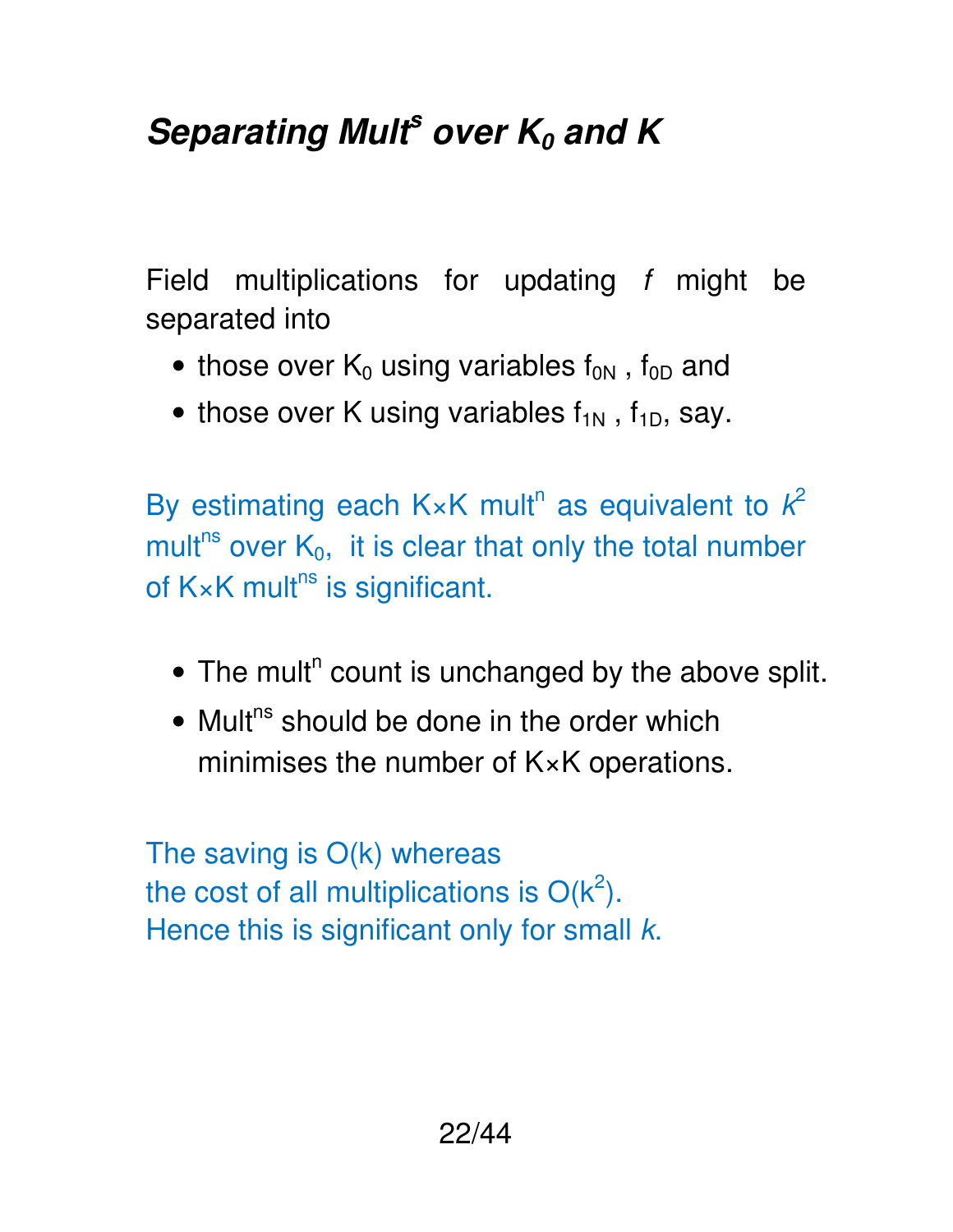# *Projective or Affine Coordinates?*

• Use affine coordinates for Q'.

As  $Q \in E(K)$ , 3 coordinates for Q' increases the cost of each  $\ell(Q)$  and  $\mu(Q')$  in Miller's algorithm. It is cheaper to convert  $Q' = Q + S$  to affine coord<sup>s</sup> once for all when the random  $S \in E(K_0)$  is chosen.

To do this, the Extended Euclidean Algorithm gives the inverse at the cost of 10 or so multiplications – much less than the number of double & add steps.

• According to Galbraith, empirical evidence does not justify projective coord<sup>s</sup> elsewhere.

The main extra cost from projective coords is that the vertical lines are now in the form  $z_Tx - x_Tz = 0$ .

Evaluating this at  $Q'$  and S costs another  $K_0 \times K$ mult<sup>n</sup> and another  $K_0 \times K_0$  mult<sup>n</sup>, which is more expensive than the inversion in  $K_0$  to put T in affine coordinates (unless  $k$  is exceptionally small).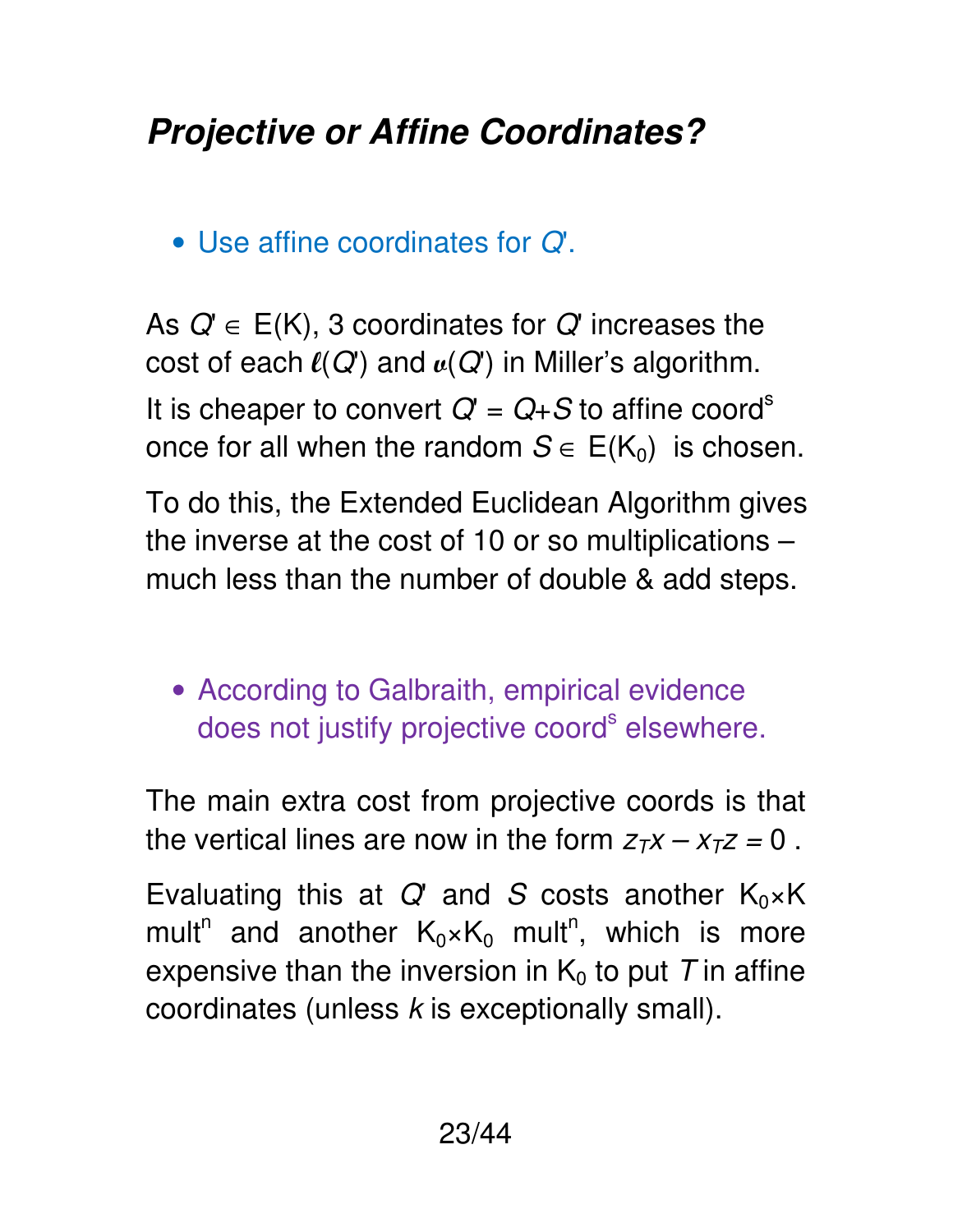#### *Removing the Factors involving S*

• Recall the "final exponentiation" to obtain  $e(P,Q)$ 

Pick  $S \in E(K_0)[r]$  in Miller's algorithm to make calculations of  $\ell(S)$  and  $\mu(S)$  entirely within K<sub>0</sub>.

• Then  $\ell(S)^{q-1} = 1 = \mu(S)^{q-1}$ .

If  $r \nmid q$ –1 then  $(q<sup>k</sup>$ –1)/r is a multiple of  $q$ –1, so

$$
\ell(S)^{(q^{k}-1)/r}=1=\iota(S)^{(q^{k}-1)/r}.
$$

So  $\ell(S)$  and  $\mu(S)$  make no contribution to

$$
e(P,Q) = \langle P,Q \rangle^{(qk-1)/r} \in \mu_r.
$$

**Theorem.** If r is prime to  $q-1$  and  $k>1$  then  $S = \emptyset$ can be chosen in Miller's Algorithm and the factors  $\ell(S)$  and  $\mu(S)$  deleted from it.

Unfortunately, the calculations of  $\ell(Q)$  and  $\mu(Q)$ are much more expensive than  $\ell(S)$  and  $\mu(S)$ , so the saving is not so significant.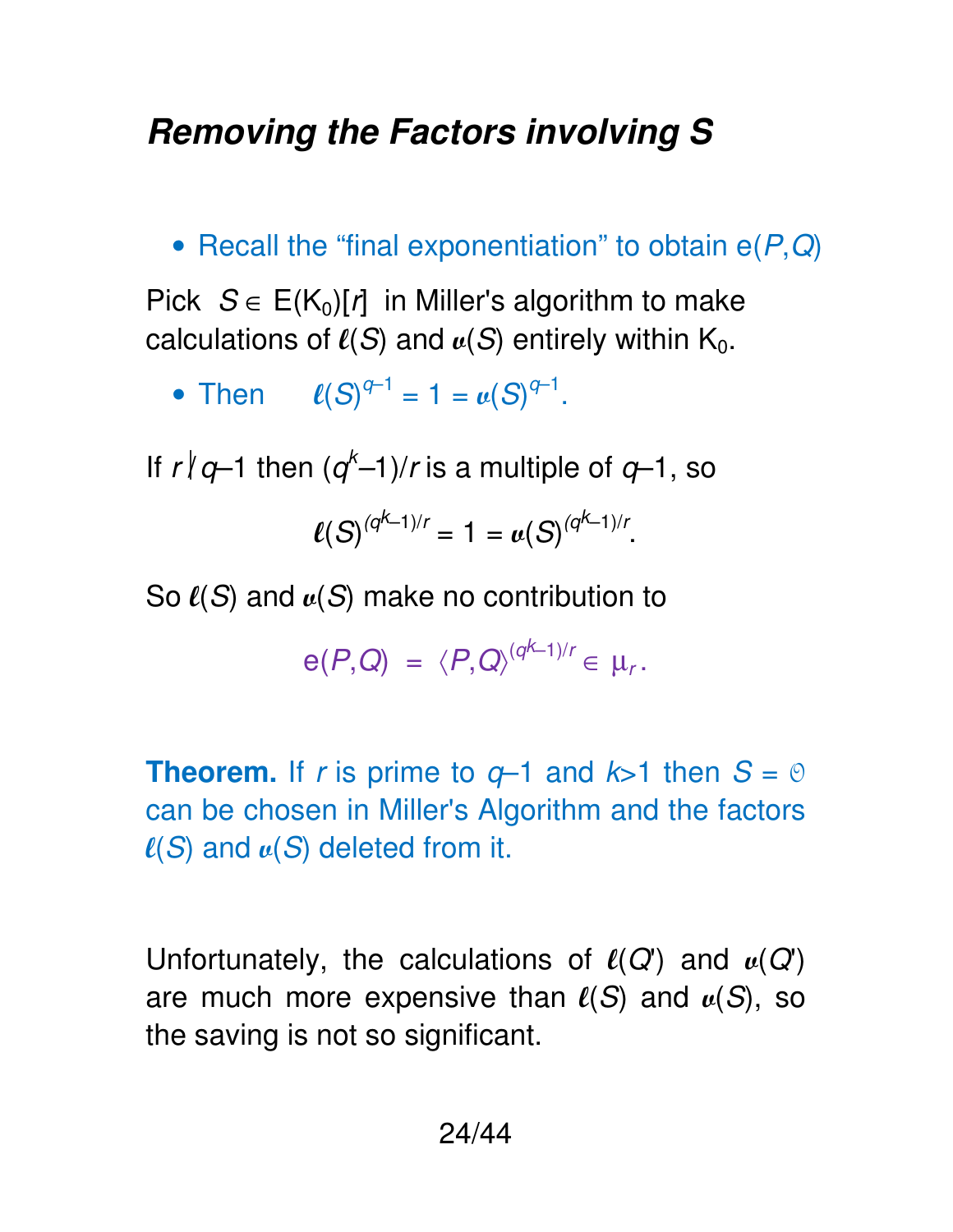**Theorem.** In Miller's Algorithm, if r is prime to  $q-1$ and  $k>1$  then all the factors of f, namely  $f_d$ ,  $\ell(Q')$ ,  $\ell(S)$ ,  $\mu(Q')$ ,  $\mu(S)$  can be replaced by multiples  $\alpha_1 f_d$ ,  $\alpha_2\ell(Q')$ ,... for any  $\alpha_1, \alpha_2,... \in K_0^*$ .

The reasoning is the same here – each  $\alpha_j$  is annihilated by the final exponentiation.

This is useful if denominators have appeared, e.g. through calculating a gradient and avoiding the inversion when adding two points.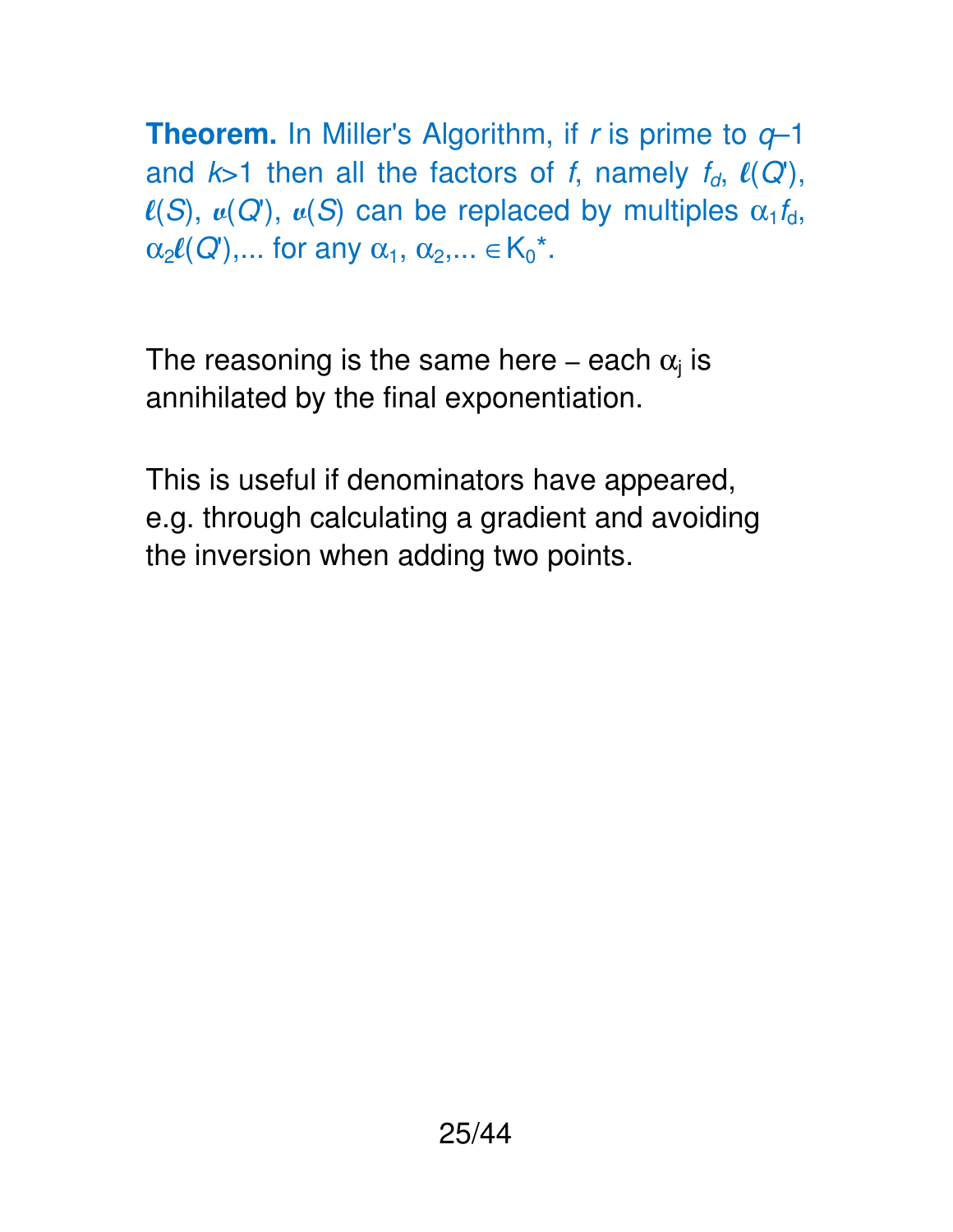## *The Frobenius Automorphism*

Consider the final exponentiation

$$
e(P,Q) = \langle P,Q \rangle^{(qk-1)/r}
$$

If  $p = char(K)$ , the Frobenius automorphism is the map  $\gamma \rightarrow \gamma^{\circ}$  for  $\gamma \in K$ . Clearly,

 $\gamma^{\rho} = \gamma$  for  $\gamma \in \mathbb{F}_\rho$ 

by Lagrange's theorem on the  $x^{\vee e}$  group  $F_p^*$ .

If  $q = p^n$  then elements of  $F_q$  are stored using a representation of  $F_q$  as a vector space over  $F_p$ . If  $\gamma = \sum_{i=0}^{n-1} \gamma_i b_i$ ,  $\gamma_i \in F_p$ , is the rep<sup>n</sup> of  $\gamma \in F_q$  using basis  $(b_0,b_1,...,b_{n-1})$  over  $F_p$  then

 $\gamma^P = \left( \sum_{i=0}^{n-1} \gamma_i b_i \right)^p \ = \sum_{i=0}^{n-1} \gamma_i^P b_i^P = \sum_{i=0}^{n-1} \gamma_i b_i^P$ 

because all absent terms in the product have binomial coefficients which are multiples of  $p$ .

• Raising to the power  *requires* no general field multiplications, only constant multiplications and additions.

The  $b_i^p$  are pre-computed if  $p$  is small.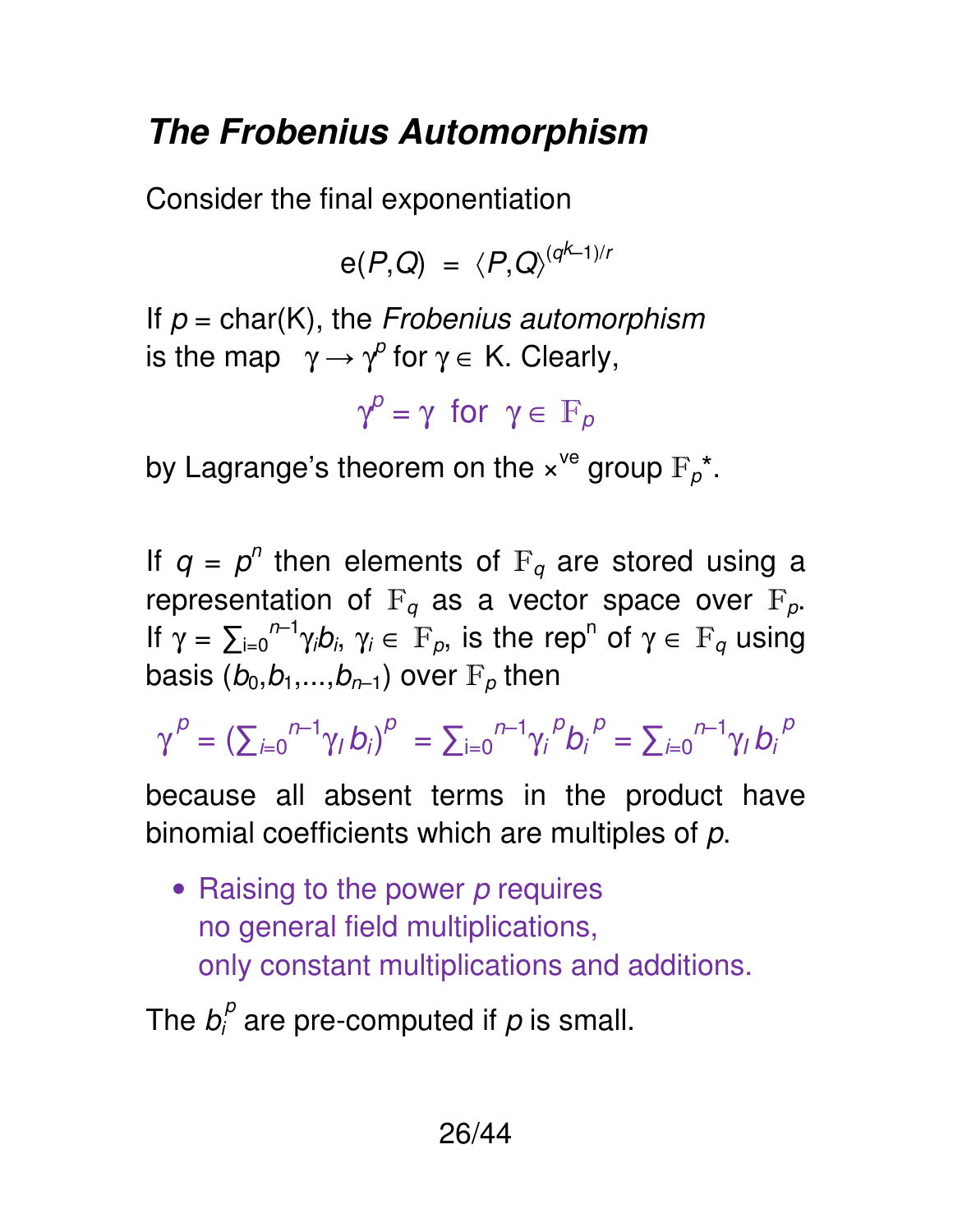With careful choice of the field representation, such as a *normal* basis, the expressions for the  $b_i^p$ are very simple linear combinations of the  $b_j$ .

To take advantage of a cheap Frobenius automorphism, use  $m$ -ary exponentiation with  $m=p$ .

ALGORITHM: p-ary Exponentiation INPUTS:  $\gamma \in K$ ,  $r' = \sum_{i=0}^{n-1} r_i p^i$ .  $\mathsf{OUTPUT:} \qquad \Gamma = \gamma'.$ Pre-compute & store the occurring  $\gamma$ <sup>ri</sup>  $\Gamma \leftarrow \gamma^{n-1}$ For  $i \leftarrow n-2$  downto 0 do  $\Gamma \leftarrow \Gamma^{\rho}$ ; if  $r_i \neq 0$  then  $\Gamma \leftarrow \Gamma \times \gamma^{r_i}$ Return Γ

For small  $p \neq 2$ , this should be cheaper than exponentiation using a base 2 representation of the final exponent  $r' = (q<sup>k</sup> - 1)/r$ .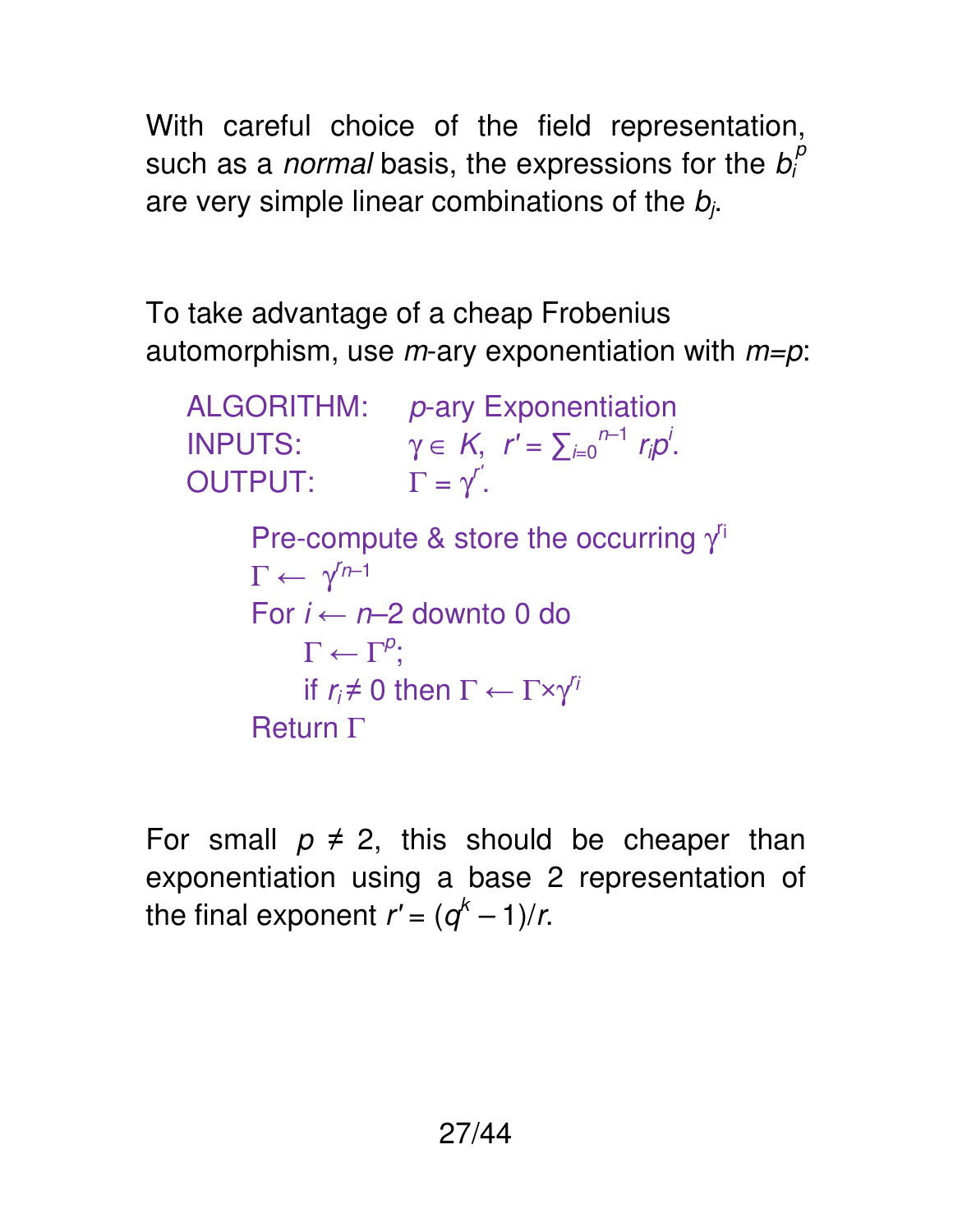For large  $p$  we want only a few non-zero digits  $r_{i}$ , which is almost the case for many pairing-friendly curves after this adjustment:

**Theorem** Suppose *r* divides *n*, *n* divides both  $q<sup>k</sup>-1$ and  $|E(K_0)|$ , and  $P \in E(K_0)[r]$ . Then

$$
e(P,Q)=\langle P,Q\rangle_r^{(q^k-1)/r}=\langle P,Q\rangle_n^{(q^k-1)/n}
$$

#### **Example**

For  $q = 3^{163}$  take the super-singular curve of order  $n = q-\sqrt{(3q)+1} = 3^{163}-3^{82}+1$  $n = 7r$  for a prime r. The embedding degree is  $k=6$ since *n* is a factor of  $q^2-q+1$  which divides  $q^3+1$ and hence  $q^6-1$ .

So we can evaluate the pairing using *n* rather than r. The final exponentiation is then by

$$
n' = (q^{6}-1)/n = (q^{3}-1)(q+1)n''
$$
  
for  $n'' = q + \sqrt{3}q + 1 = 3^{163} + 3^{82} + 1$ .

Multiplying out, there is a base 3 representation of n' with at most  $2 \times 2 \times 3 = 12$  small non-zero digits. This makes exponentiation by  $n'$  extremely fast.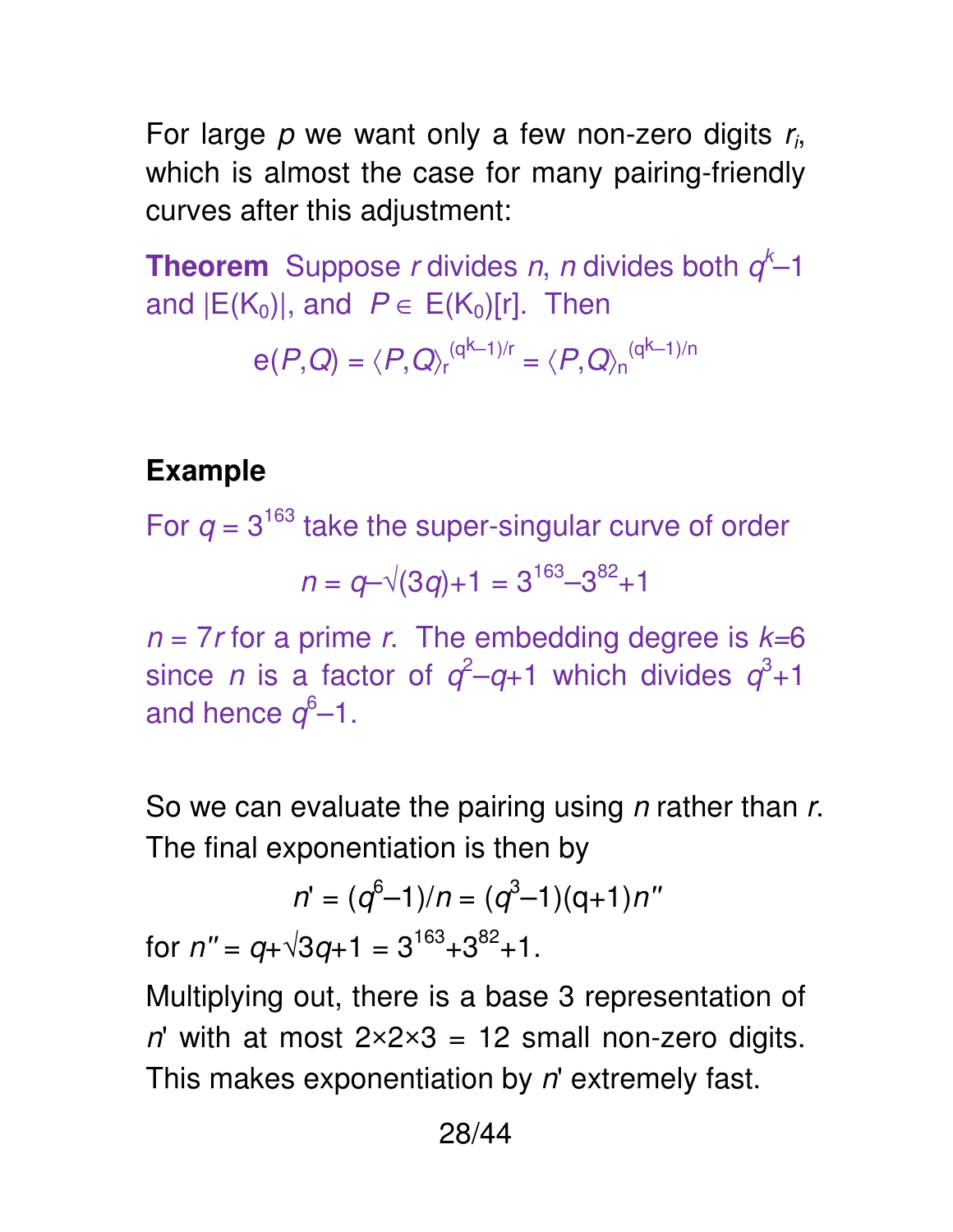# *Pairing-Friendly Curves*

These curves have:

- $\bullet$  a small embedding degree  $k$ ,
- $\bullet$  a large prime factor  $r$  in the curve order,
- a small co-factor  $|E(K_0)|/r$ .

There are a number of different families of curves. P1363 is a bit out of date, but a good reference is the "Taxonomy" paper of Freeman, et al.

We look at two cases:

- Super-singular curves,
- MNT curves.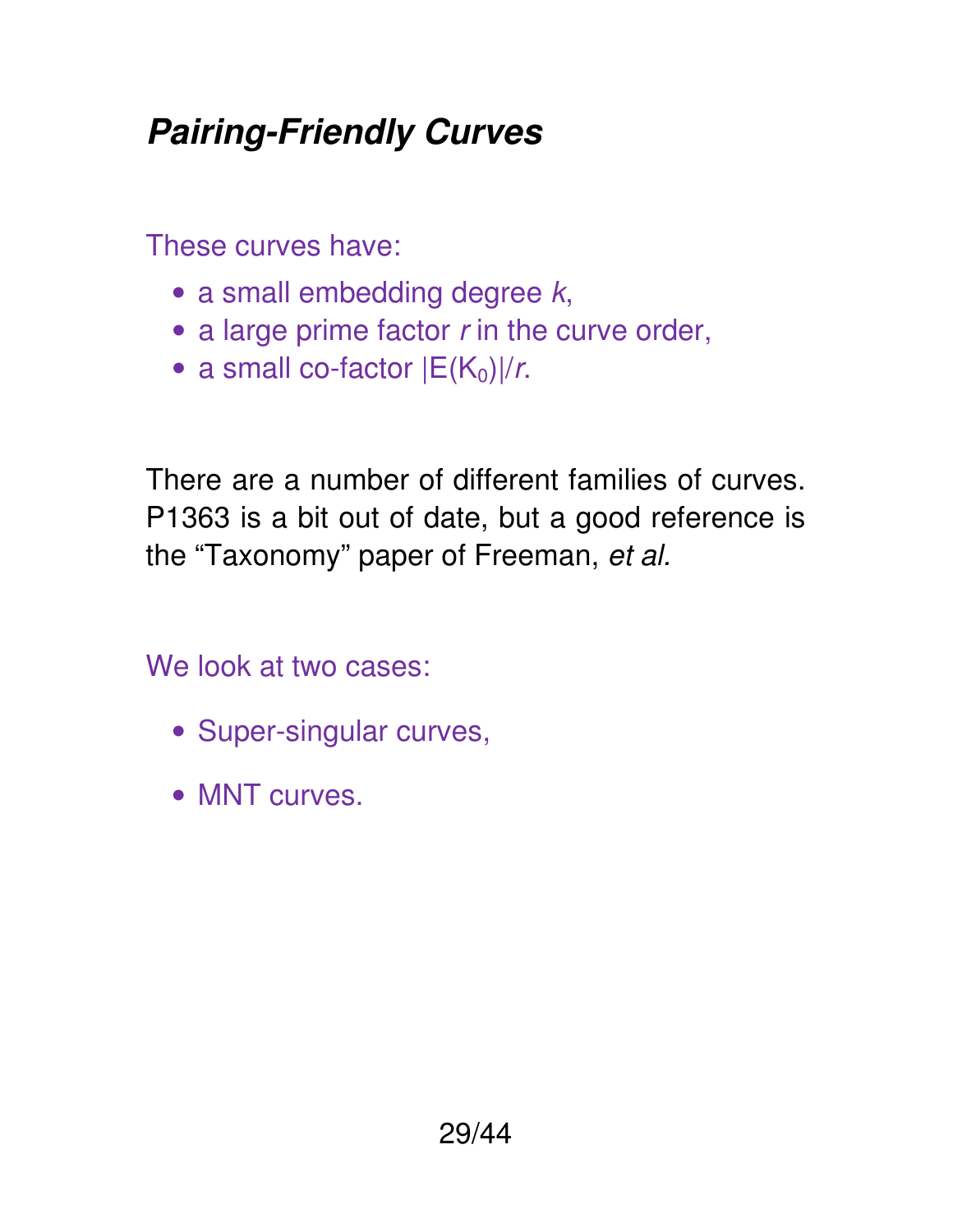# *Super-Singular Elliptic Curves*

**Definition.** An elliptic curve E defined over a field  $F_q$  of characteristic p is **super-singular** if  $p \mid t$ , where  $t = q+1-|E(\mathbf{F}_q)|$ . If  $p \nmid t$  then E is *ordinary*.

So the number of finite points is a multiple of the characteristic on super-singular curves.

By Hasse's bound,  $|t| \leq 2\sqrt{q}$  for trace t. The only choices for super-singular curves are:

| $\bullet$ $t = 0$            | with $k=2$ ,                                          |
|------------------------------|-------------------------------------------------------|
| • $t = \pm 2\sqrt{q}$        | with $k=1$ ,                                          |
| $\bullet$ $t = \pm \sqrt{q}$ | if char(F) $\equiv$ 0,2 (mod 3) with $k=3$ ,          |
|                              | • $t = \pm \sqrt{2q}$ if char(F) = 2 with $k=4$ , and |
|                              | • $t = \pm \sqrt{3q}$ if char(F) = 3 with $k=6$ .     |

If  $r > 4\sqrt{q}$  is prime divisor of  $|E(K_0)|$ , then  $r^2$  exactly divides  $|E(K)|$ ,  $E(K)[r]$  is the direct product of two subgroups of order r and  $E(K)[r] \cap rE(K) = \{0\}.$ 

So  $E(K)/rE(K) \cong E(K)/r/rE(K)$  and we can effectively take both arguments from  $E(K)[r]$ .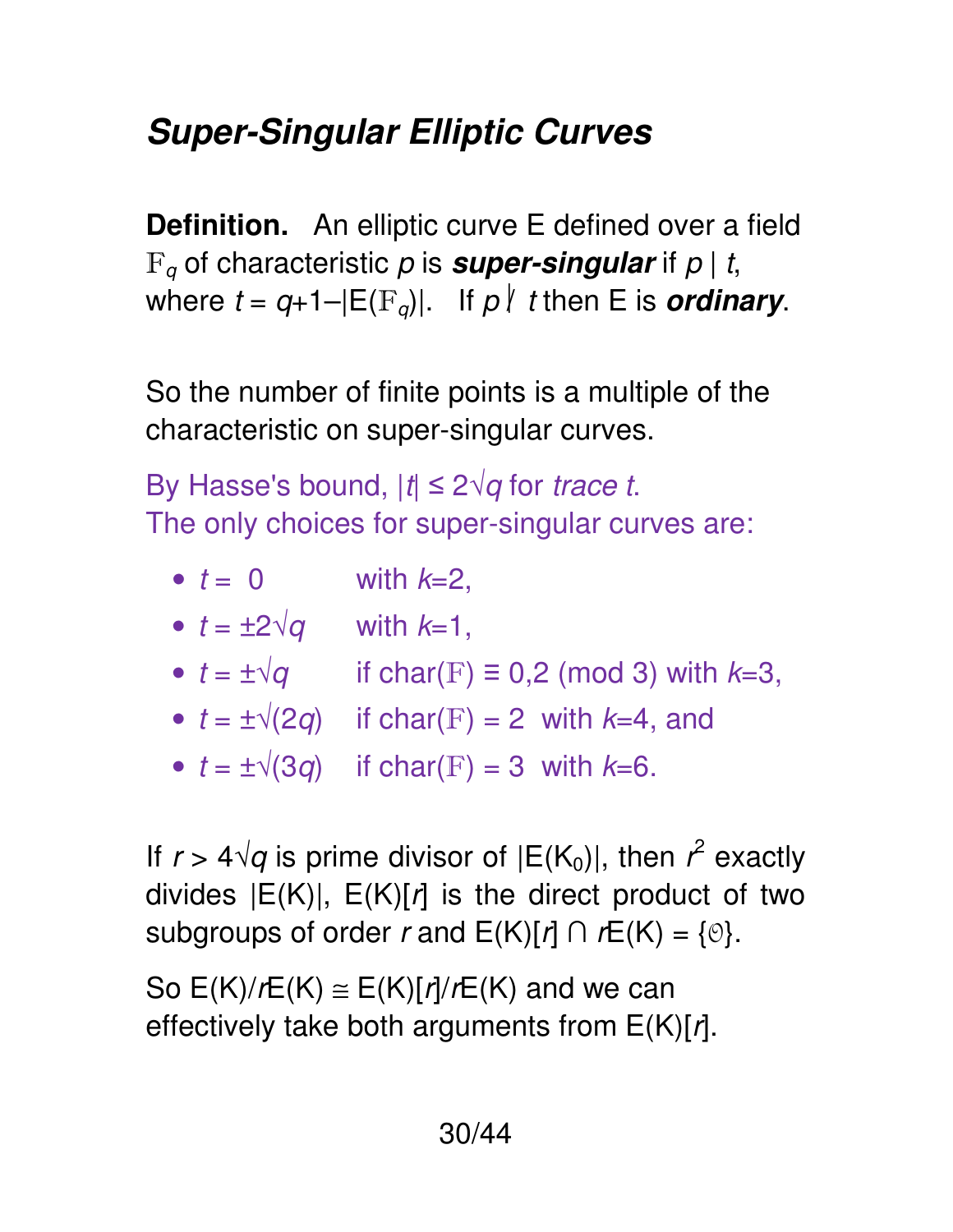There is also a nice "distortion" map which maps  $E(K_0)[r]$  to another subgroup of  $E(K)$  with order r. This is defined over a conjugate of  $K_0$  and the two generate the full group  $E(K)[r]$ .

The advantage is that half the work of a pairing calculation is avoided: all the denominators can be ignored as above (page 24) because they are annihilated when raising to the power  $q-1$ .

The most frequently used constructions for these curves are the following:

- 1.E :  $y^2 = x^3 + a$  over  $F_p$ , where  $p \equiv 2 \pmod{3}$ . Here  $|E(\mathbf{F}_p)| = p+1$  and  $k=2$ .
- 2.E :  $y^2 = x^3 + x$  over  $F_p$ , where  $p \equiv 3 \pmod{4}$ . Here  $|E(\mathbf{F}_p)| = p+1$  and  $k=2$ .
- $3.E : y^2 = x^3 + a$  over  $F_{p^2}$ , where  $p \equiv 5 \pmod{6}$ and  $a \in F_{p^2}$  is a square but not a cube. Here  $|E(\mathrm{F}_{\rho^2})| = \rho^2 - \rho + 1$  and  $k=3$ .
- 4.E :  $y^2+y = x^3+x+a$  where  $F_q$ ,  $q=2^l$  for odd  $l$  and  $a \in \mathrm{F}_2$ . Here  $|E(\mathrm{F}_q)| = q \pm \sqrt{(2q)} + 1$  and  $k=4$ .
- 5.E :  $y^2 = x^3 x + a$  where  $F_q$ ,  $q = 3^l$  for odd  $l$  and  $a \in \mathrm{F}_3^*$ . Here  $|E(\mathrm{F}_q)| = q \pm \sqrt{(3q)} + 1$  and  $k=6$ .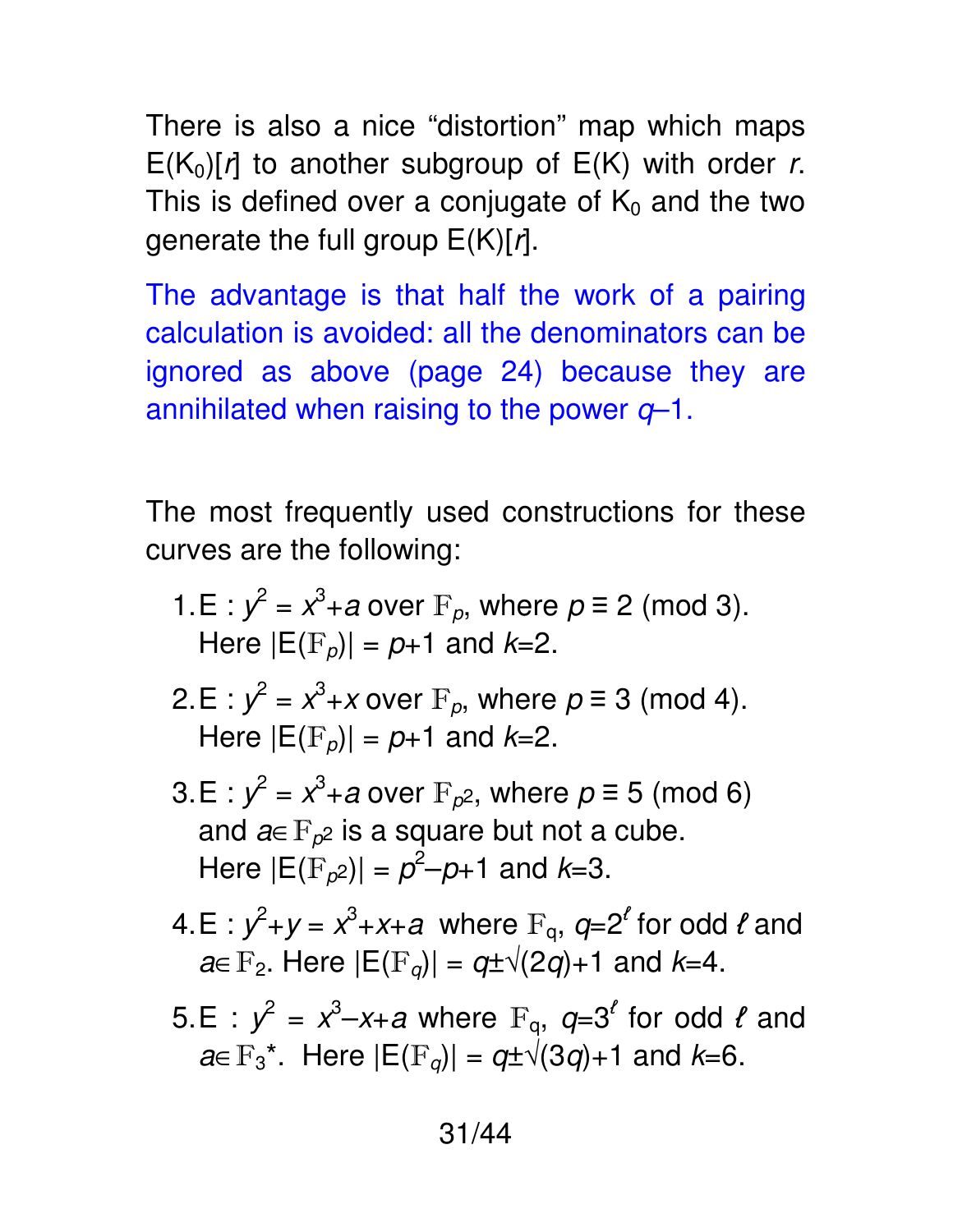Suitable fields and curves with these parameters are found as follows:

- 1. First, systematically choose random  $p$  of the required magnitude: applying the Rabin-Miller primality testing algorithm to check primality.
- 2. Run Rabin-Miller again on  $r$  where  $r$  is obtained from  $n = |E(K_0)|$  using the above formula, and removing all small factors.

Typically a sieve of Eratosthenes is used for  $p$ , tagging all elements in the table having a prime divisor less than  $2^{16}$ , say.

• The probability of both  $p$  and  $n$  being prime is O(1/log(np)), and so not difficult.

For char( $K_0$ ) = 2, 3 the choice of fields is very limited:  $|E(F_q)|$  rarely has a large prime factor for suitable q.  $q = 3^{163}$  is one example.

There are simple equations provided with these constructions which define how to build  $K/K_0$ . Also there are tables of irreducible polynomials for generating K<sub>0</sub>, e.g.  $F_{2^{251}} = F_{2}[t]/(t^{251} + t^{7} + t^{4} + t + 1)$ .

• Fast multiplication methods, such as Toom or Karatsuba-Ofman, are advisable for K.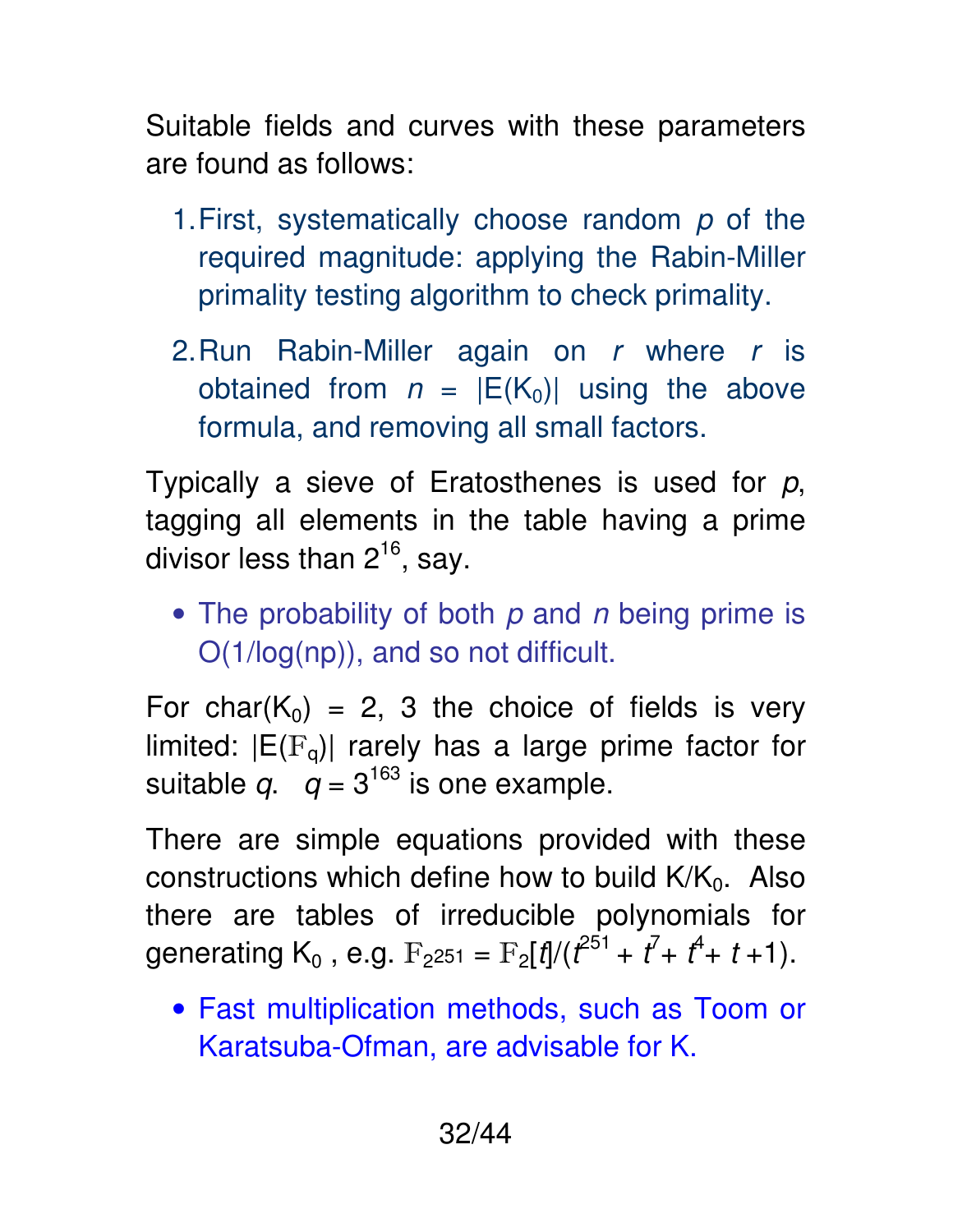#### *Characteristic 2 – a worked example.*

Take super-singular  $E: y^2+y=x^3+x+a$  over  $F_2$ , with  $a \in F_2$  so that  $k = 4$ .

The tangent at  $P = (x_1, y_1)$  is

$$
\ell: y = \lambda(x-x_1)+y_1
$$

where  $\lambda = x_1^2 + 1$ . This intersects the curve again at

$$
x_2 = \lambda^2 = x_1^4 + 1
$$

The vertical line through this is

$$
u: x-x_2=0.
$$

So  $[2]P = (x_2,y_2)$  where  $y_2 = 1 + \lambda(x_2+x_1)+y_1$ . Then, easily,

$$
[2]P = (x_1^4, x_1^4+y_1^4+1)
$$

So doubling requires just four squarings (the Frobenius) and some additions. The lines for Miller's algorithm are a by-product.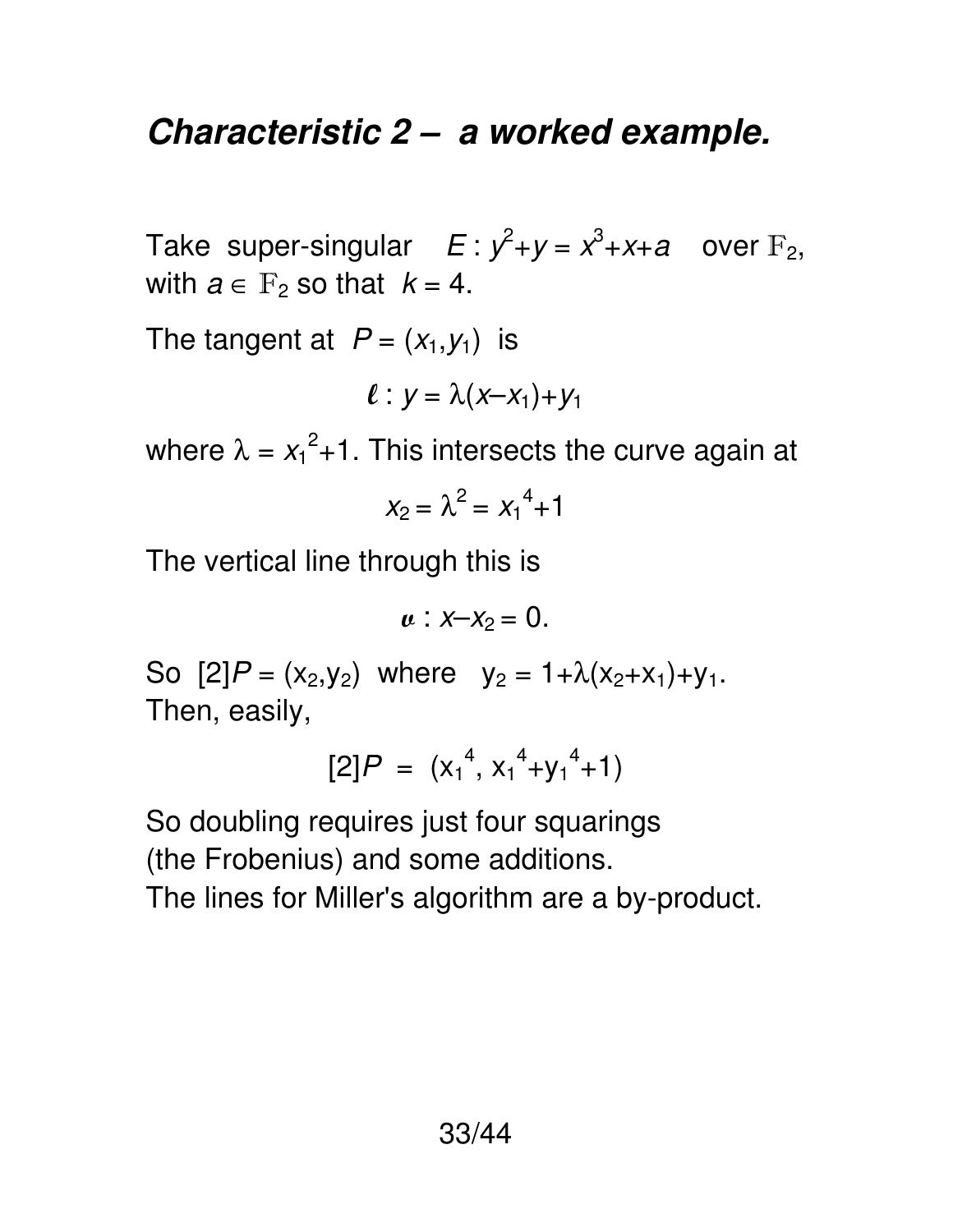#### *Characteristic 3 – a worked example.*

Take super-singular  $E: y^2 = x^3 + a_4x + a_6$  over  $F_3$ . The tangent at  $P = (x_1, y_1)$  is

$$
\ell: x = y_1y - y_1^2 + x_1
$$

where  $\lambda = 1/y_1$ . This intersects the curve again at  $(\lambda^2 + x_1, \lambda^3 + y_1)$ , giving  $[2]P = (\lambda^2 + x_1, -\lambda^3 - y_1)$ .

The line between P and [2]P has slope  $\lambda' = y_1^3 - \lambda$ , from which

$$
[3]P = (x_1^9 + a_6(1-a_4), -y_1^9)
$$

Again, no divisions and the tripling is given by four applications of the Frobenius, which is very efficient.

So pairing calculations for fields of characteristic 3 should be performed with 3-ary exponentiation for both scalar point multiplication and final exponent<sup>n</sup>.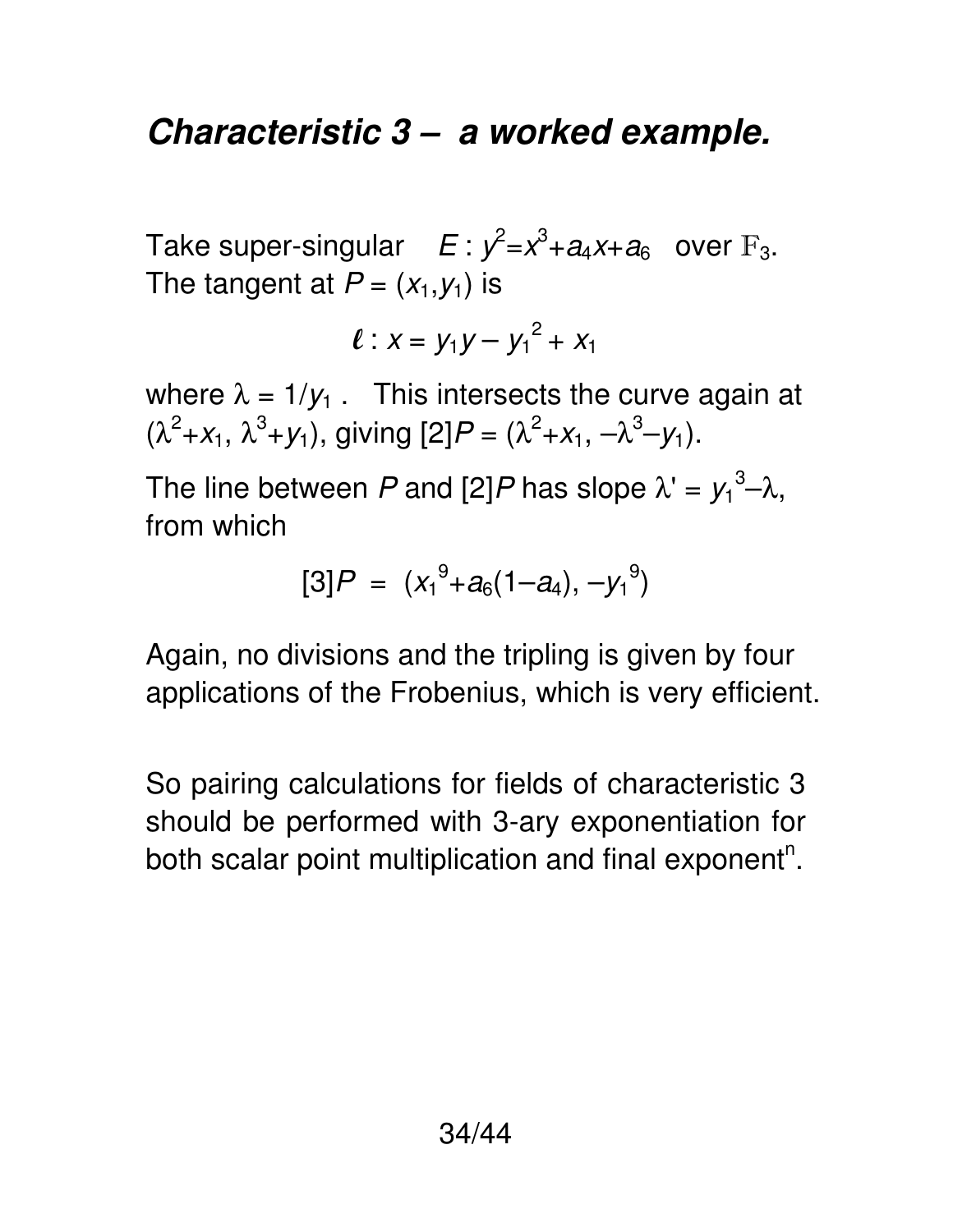# *Distortion Maps and Vertical Lines*

Super-singular curves have "distortion" maps:

**Definition** Suppose  $E(K)$  has no points of order  $r^2$ , φ is a non-rational endomorphism of E, and  $Q \in E(K_0)[r]$ . If  $\phi(Q) \notin E(K_0)$  then  $e(Q, \phi(Q)) \neq 1$ . Such a  $\phi$  is called a *distortion* map.

They only exist for super-singular curves, but calculating the Tate pairing at  $\phi(Q)$  now involves only numbers in  $K_0$  and its conjugate  $\phi(K_0)$ .

In many circumstances and the right presentation of the curve equation, these numbers can be kept sufficiently separate for there to computational savings, particularly as a result of the final exponentiation killing off elements of  $K_0$  in the same way as noted above.

In particular,

- The contributions  $u(\phi(Q))$ ,  $Q \in E(K_0)[r]$ , can be ignored, i.e. removed, providing the curve parameters are chosen suitably.
- This observation saves half the work before the final exponentiation.

(See the notes for a proof.)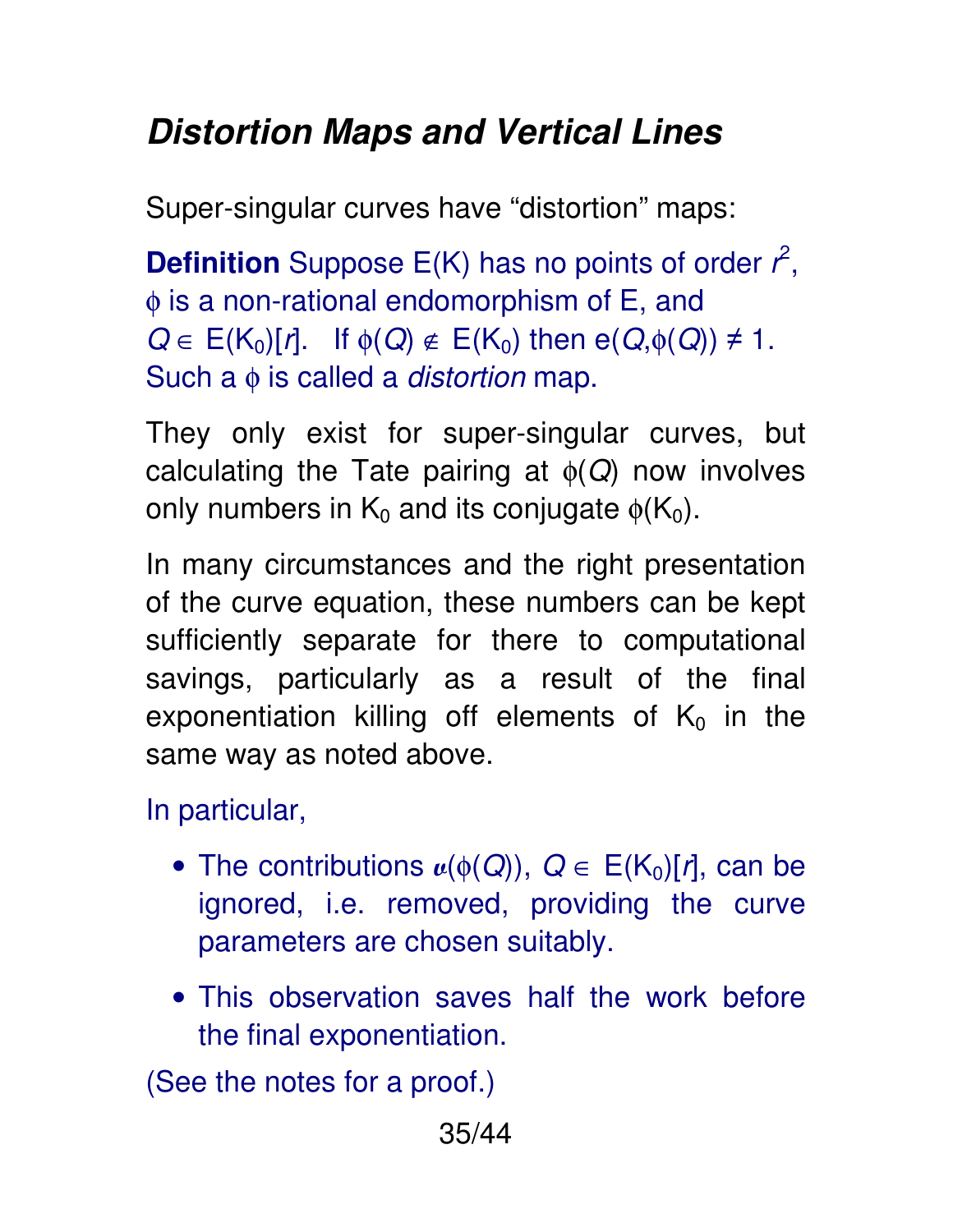# *MNT Elliptic Curves*

(Miyaji, Nakabayashi & Takano)

One of the most widely used and oldest of the non-singular pairing-friendly curves are the MNT curves.

They are ordinary curves (i.e. not super-singular) with "complex multiplication" and require some effort to generate. One should use dedicated computation packages, such as Mike Scott's Miracl software, for this. More construction detail is in the notes and the IEEE P1363 standard.

There are recent improvements by Enge and others using only local methods & the CRT.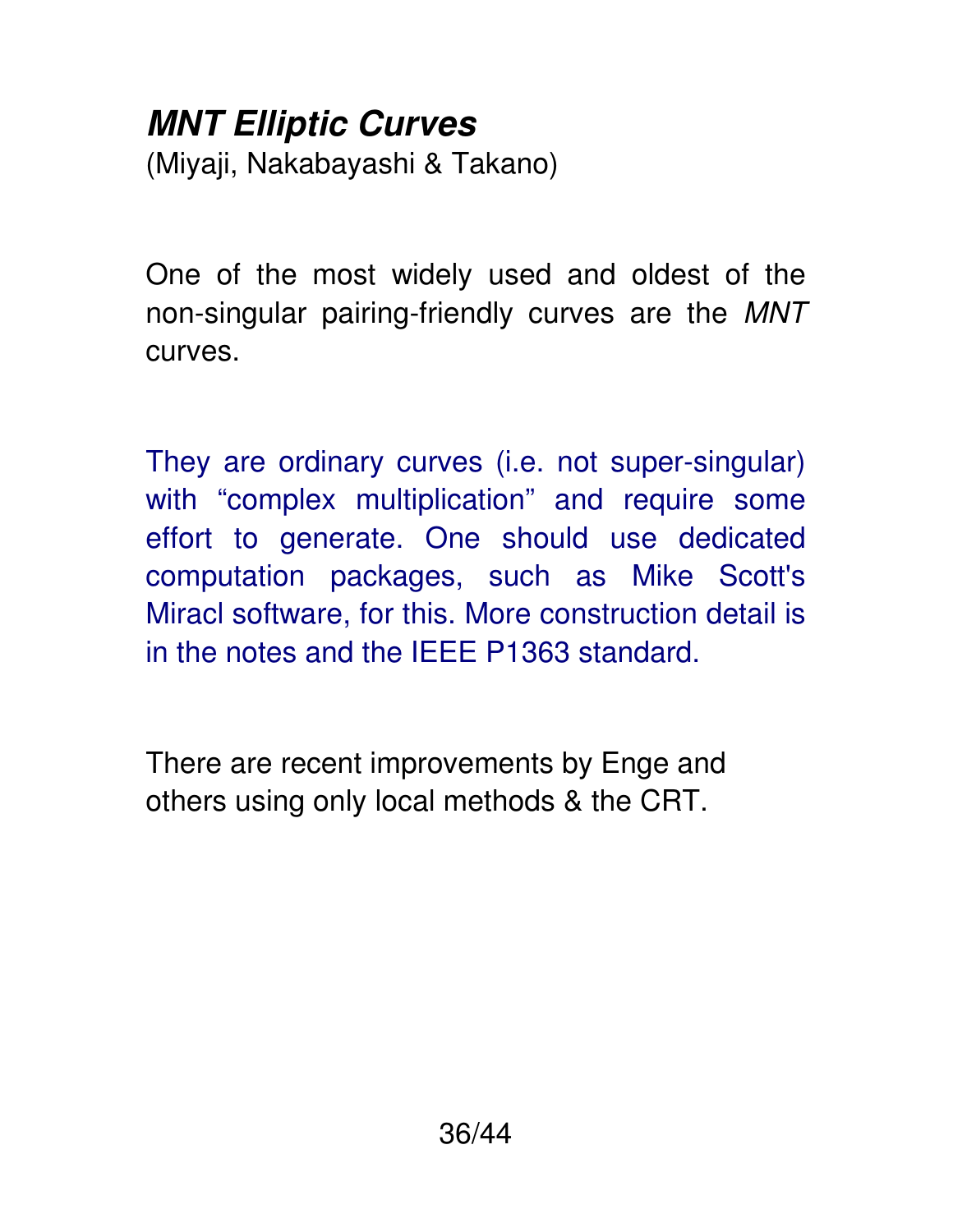The construction begins with a factorisation of the polynomial  $x^{k}-1$ ,  $(k = 3,4,6)$  to obtain possible values for the trace  $t = q+1-|E(F_q)|$ . These are parameterised by an integer *ℓ* :

| k | q                   |                      |
|---|---------------------|----------------------|
| 3 | $12\ell^2-1$        | $-1 \pm 6\ell$       |
| 4 | $\ell^2 + \ell + 1$ | $-\ell$ or $\ell$ +1 |
| 6 | $4\ell^2+1$         | 1±2l                 |

E.g. the curve order for  $k=6$  is  $q\pm\sqrt{q-1}$ , which is a factor of  $q^2$ – $q$ +1, which divides  $q^3$ +1 and so also  $q^6$ –1, establishing that  $k$ =6.

*ℓ* must be chosen to give fields of the required size, and varied until  $q$  is prime and the curve order  $q+1-t$  has a sufficiently large prime factor r.

The *discriminant*  $\Delta = t^2 - 4q$  must also consist of a large square times a small square-free factor (typically under  $2^{32}$ ) or else the numbers become too large and the likelihood of finding solutions of the required size becomes too small.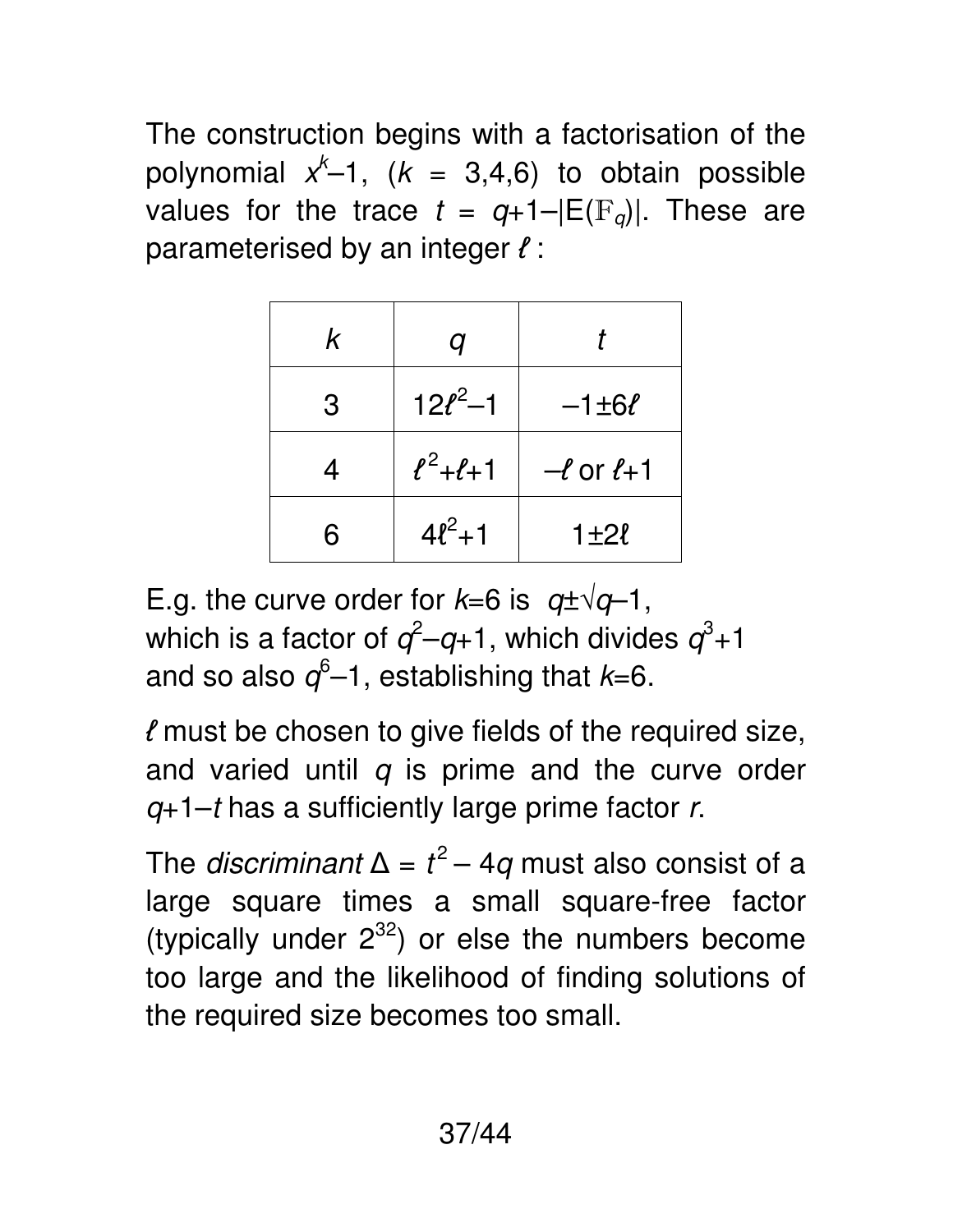# *Elliptic Curves Coordinates*

The choice of coordinate system affects the efficiency of any calculations on it.

The total time for the elliptic curve operations in a pairing calculation is proportional to the time taken for a single elliptic curve operation.

The difference in speeds between the fastest and the slowest curve additions is within a factor of about 2. So at best the pairing will be done at twice the speed with another choice.

A useful list of the various main addition and doubling formulae is given by Bernstein & Lange. They are mostly just variations on a theme, with the Weierstraß affine coordinates as a standard example – see Prof. Koç's lecture.

 $e(P,Q)$  will usually have P in  $E(K_0)$  and Q in  $E(K)$ . So the computation of  $rP$  will be over  $K_0$ , making it relatively cheap, as are the values  $\ell(S)$  and  $\mu(S)$ . The expensive part is  $\ell(Q)$ ,  $\mu(Q)$  and the final exponentiation. So  $Q$  should be put in affine coordinates.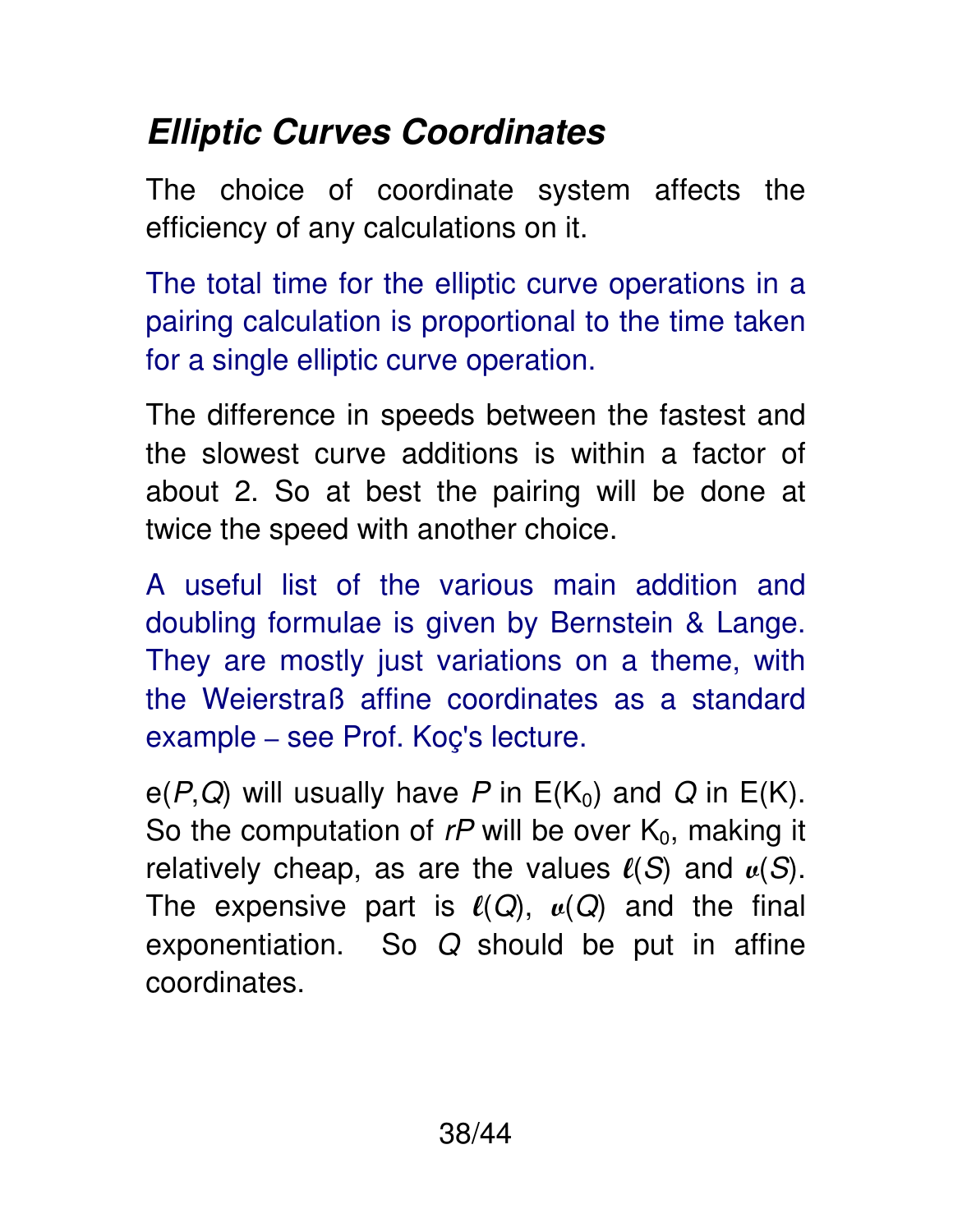#### *Affine Coordinates.*

The usual equation over  $F_p$ , p odd, is the short Weierstraß form

$$
E: y^2 = x^3 + ax + b
$$

for which the addition and doubling formulae for  $(x_1,x_2)+(x_2,y_2)=(x_3,y_3)$  and  $[2](x_1,y_1)=(x_2,y_2)$  are

$$
x_3 = (y_2-y_1)^2/(x_2-x_1)^2-x_1-x_2
$$
  
\n
$$
y_3 = (2x_1+x_2)(y_2-y_1)/(x_2-x_1)-(y_2-y_1)^3/(x_2-x_1)^3-y_1
$$

and

$$
x_2 = (3x_1^2 + a)^2/(2y_1)^2 - x_1 - x_1
$$
  
\n
$$
y_2 = (2x_1 + x_1)(3x_1^3 + a)/(2y_1) - (3x_1^2 + a)^3/(2y_1)^3 - y_1
$$

The addition formula cannot work for doubling since it gives the value 0/0.

The cost is usually given as a count of general field mult<sup>ns</sup>, field additions and subtractions, mult<sup>ns</sup> by small constants, and an inversion.

However, be aware that communication costs between processor and memory may also be significant, as may be the costs of moving data between registers.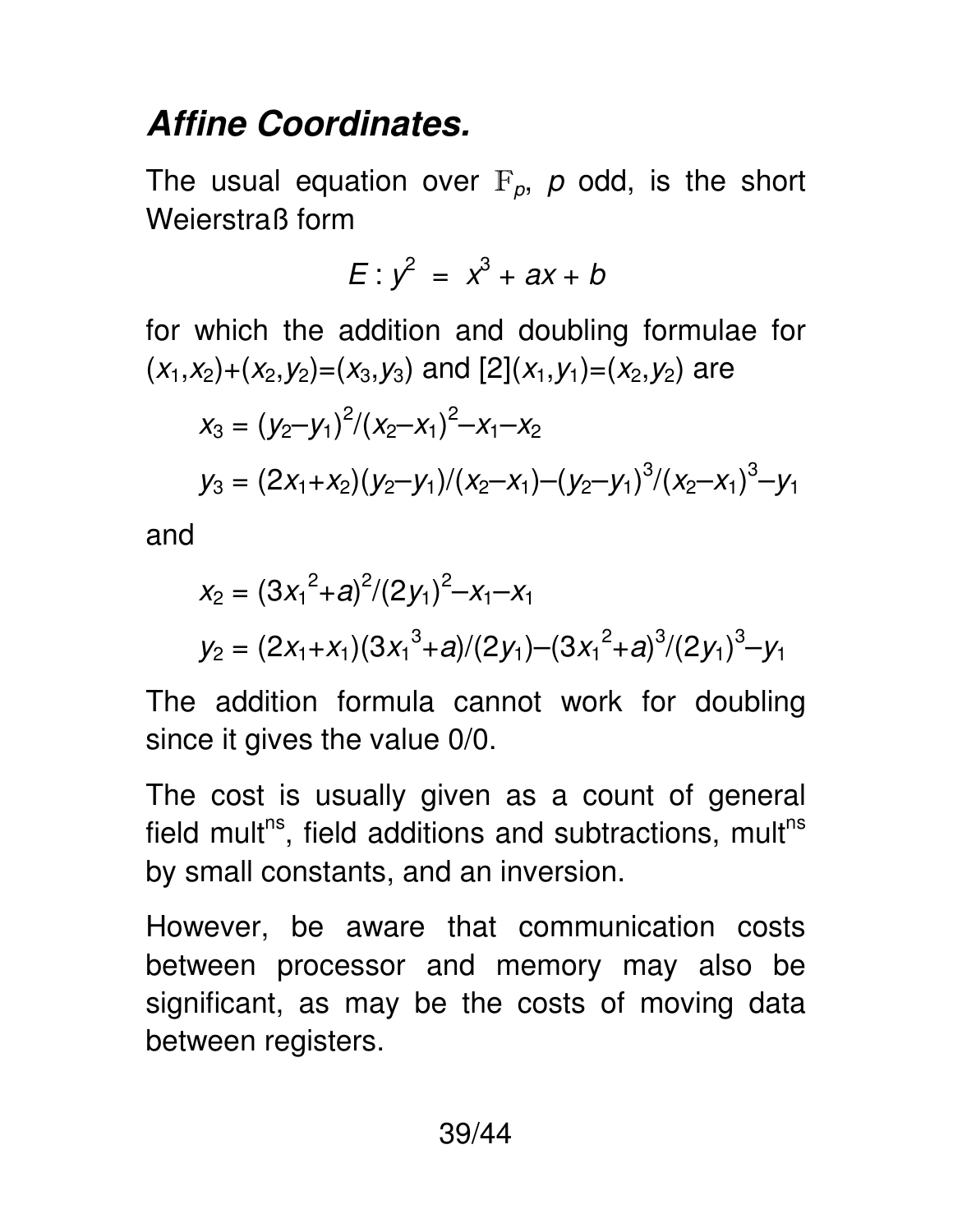#### *Hessian Form*

When there are points of order three, an elliptic curve has points  $(x, y)$  satisfying an equation:

$$
x^3 + y^3 + 1 = 3 \, dx \, y
$$

The addition and doubling formulae are, resp<sup>y</sup>,

$$
X_3 = (y_1^2 x_2 - y_2^2 x_1)/(x_2 y_2 - x_1 y_1)
$$
  

$$
y_3 = (x_1^2 y_2 - x_2^2 y_1)/(x_2 y_2 - x_1 y_1)
$$

and

$$
x_2 = y_1 (1-x_1^3)/(x_1^3-y_1^3)
$$
  

$$
y_2 = x_1 (y_1^3-1)/(x_1^3-y_1^3)
$$

The inverse is  $-(x_1,y_1) = (y_1,x_1)$ .

Again, just one inversion appears, a result of computing the chord gradient. This has about two thirds the multiplication count of the Weierstraß form. Most other representations fall between these two in terms of efficiency.

Steven Galbraith has compared affine and projective coordinates and found the latter not to provide a noticeable advantage.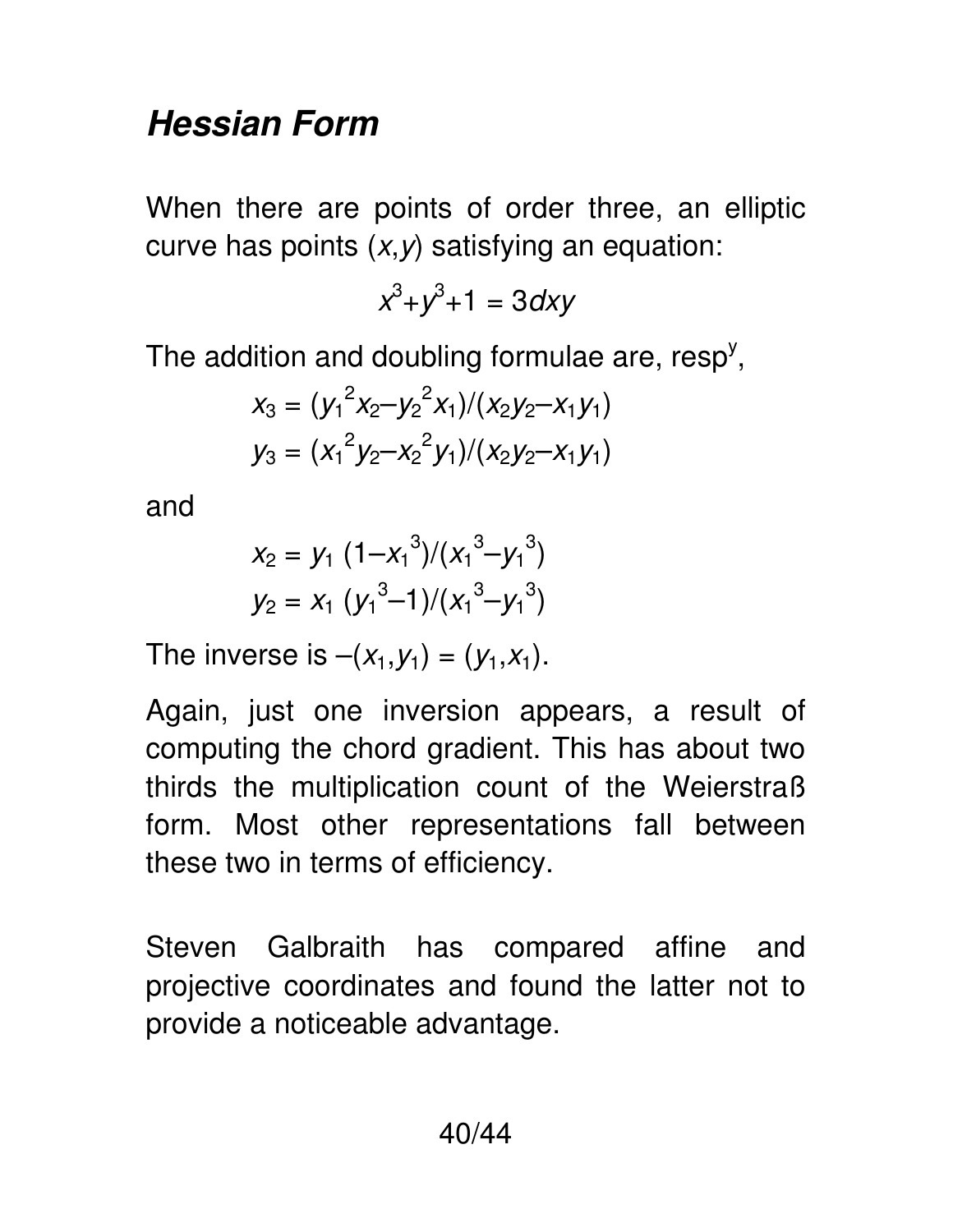Although the requirement for speed is perhaps most acute in embedded systems, side-channel leakage may be a problem there, mainly from distinguishing adds from doubles.

There are many different solutions to such leakage. For example, the projective representation of the Hessian form uses the same formula for both addition and doubling, viz.

$$
[2](X_1, Y_1, Z_1) = (Z_1, X_1, Y_1) + (Y_1, Z_1, X_1)
$$

and one can choose that.

We don't need to hide  $r$  which is public, but in the Boneh-Franklin IBE scheme, P is the decryption key, and it must not be leaked.

These issues are covered elsewhere in this course, and solved by adding more detail to the above formulae, such as specifying the order of execution.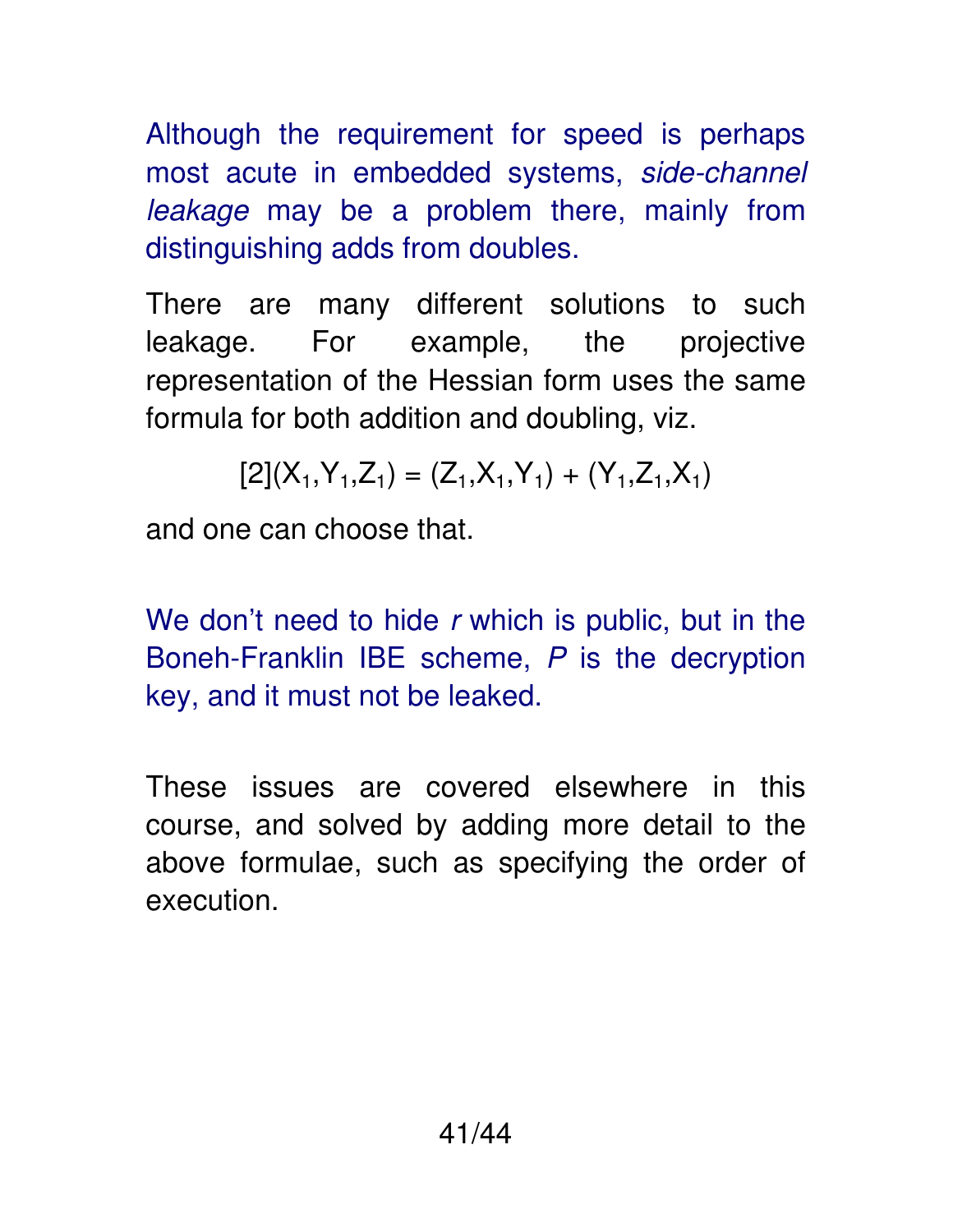#### *Finite Field Construction*

Efficient field arithmetic has been covered by Prof. Koç. Standard curves are chosen using these principles. However, they are not generally suitable for pairing-based cryptography as the embedding degree is too large.

So one has to generate one's own field. There are two main cases: small or large characteristic.

For small characteristics, the frequent use of the Frobenius in the final exponentiation suggests that a normal basis would be better than a polynomial basis.

There are tables of irreducible polynomials (trinomials and pentanomials for  $p=2$ ) and techniques to obtain normal bases for such them. Being sparse, a polynomial basis is also possible.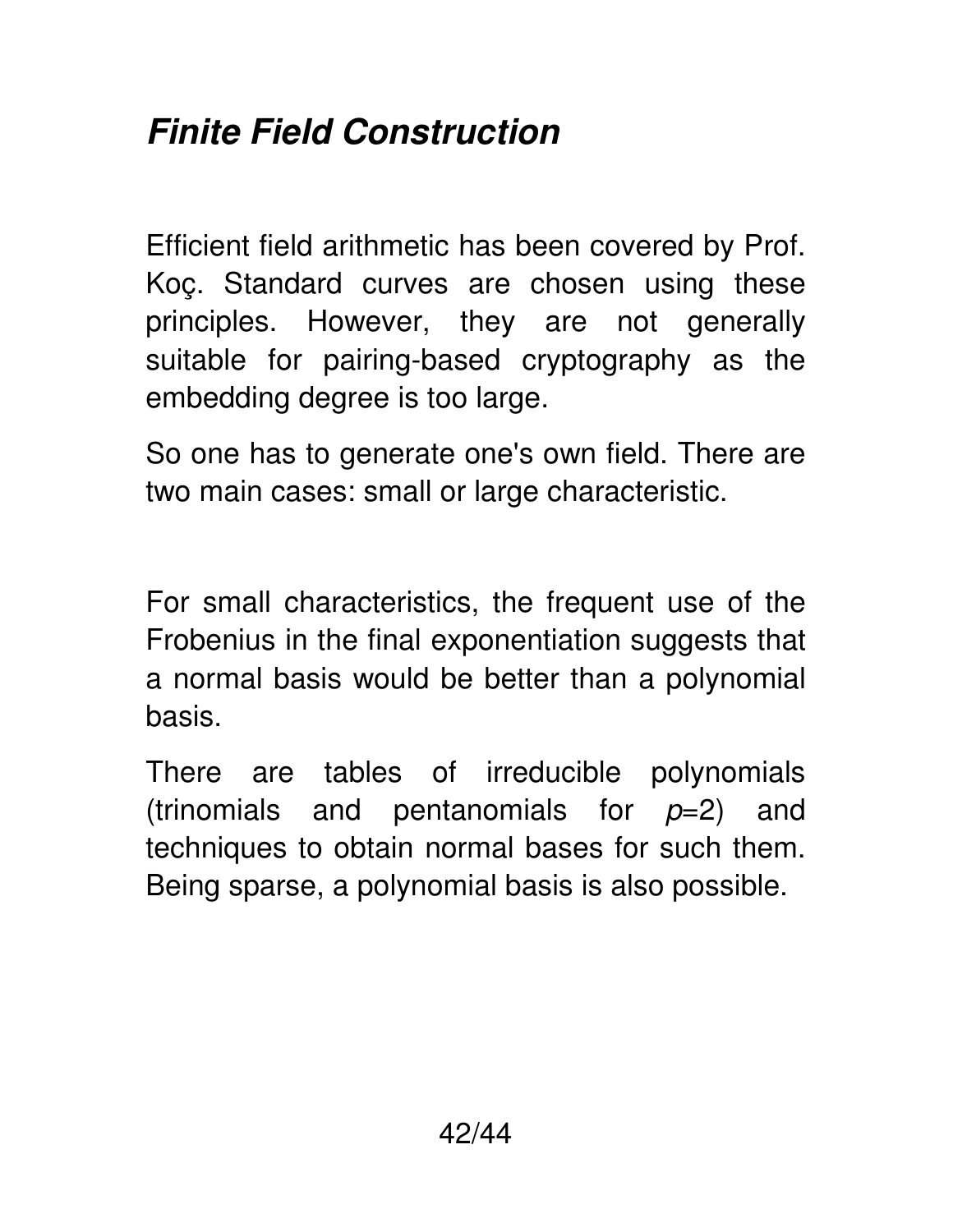For large  $p$ , the classical technique is to choose  $p$ with low Hamming weight so that multiplications are cheap. Unfortunately, here  $p$  is essentially random and so it is difficult to obtain this property.

Consequently, pairings tend to be computed faster when the characteristic is very small.

For large p the extension degree of K over  $F_p$  is generally small – typically 6. Hence the generating polynomial of  $K/F_p$  has small degree. It is feasible to search for a nice irreducible polynomial with very small coefficients, with many being zero.